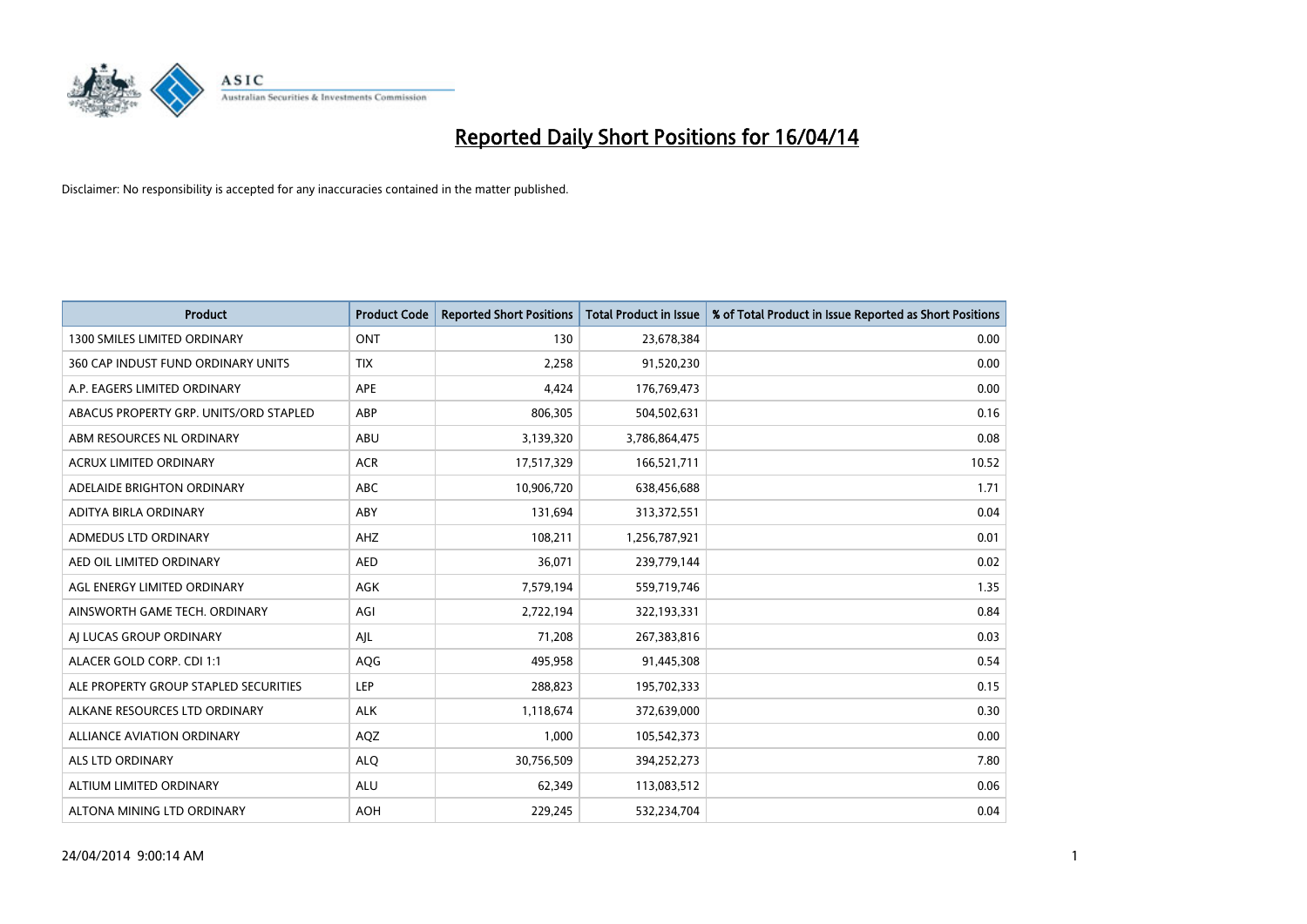

| <b>Product</b>                          | <b>Product Code</b> | <b>Reported Short Positions</b> | <b>Total Product in Issue</b> | % of Total Product in Issue Reported as Short Positions |
|-----------------------------------------|---------------------|---------------------------------|-------------------------------|---------------------------------------------------------|
| ALUMINA LIMITED ORDINARY                | <b>AWC</b>          | 78,237,052                      | 2,806,225,615                 | 2.79                                                    |
| AMALGAMATED HOLDINGS ORDINARY           | AHD                 | 3,661                           | 157,854,701                   | 0.00                                                    |
| AMCOM TELECOMM. ORDINARY                | AMM                 | 1,162,080                       | 245,322,894                   | 0.47                                                    |
| AMCOR LIMITED ORDINARY                  | AMC                 | 2,848,874                       | 1,206,684,923                 | 0.24                                                    |
| AMP LIMITED ORDINARY                    | AMP                 | 47,000,259                      | 2,957,737,964                 | 1.59                                                    |
| ANSELL LIMITED ORDINARY                 | <b>ANN</b>          | 4,758,136                       | 152,937,881                   | 3.11                                                    |
| ANTARES ENERGY LTD ORDINARY             | AZZ                 | 911,096                         | 255,000,000                   | 0.36                                                    |
| ANZ BANKING GRP LTD ORDINARY            | ANZ                 | 8,659,981                       | 2,744,118,670                 | 0.32                                                    |
| APA GROUP STAPLED SECURITIES            | APA                 | 23,995,638                      | 835,750,807                   | 2.87                                                    |
| APN NEWS & MEDIA ORDINARY               | <b>APN</b>          | 445,664                         | 1,029,041,356                 | 0.04                                                    |
| APPLABS TECH LTD ORDINARY               | <b>ALA</b>          | 500,000                         | 25,126,971                    | 1.99                                                    |
| AQUARIUS PLATINUM. ORDINARY             | <b>AOP</b>          | 7,195,563                       | 488,103,453                   | 1.47                                                    |
| AQUILA RESOURCES ORDINARY               | <b>AQA</b>          | 11,469,322                      | 411,804,442                   | 2.79                                                    |
| ARAFURA RESOURCE LTD ORDINARY           | <b>ARU</b>          | 38,002                          | 441,270,644                   | 0.01                                                    |
| ARB CORPORATION ORDINARY                | <b>ARP</b>          | 1,509,971                       | 72,493,302                    | 2.08                                                    |
| ARDENT LEISURE GROUP STAPLED SECURITIES | AAD                 | 3,472,258                       | 405,055,708                   | 0.86                                                    |
| ARENA REIT. ORDINARY UNITS              | <b>ARF</b>          | 33,164                          | 211,495,653                   | 0.02                                                    |
| ARISTOCRAT LEISURE ORDINARY             | ALL                 | 8,340,426                       | 551,418,047                   | 1.51                                                    |
| ARRIUM LTD ORDINARY                     | ARI                 | 29,922,042                      | 1,361,469,008                 | 2.20                                                    |
| ASCIANO LIMITED ORDINARY                | <b>AIO</b>          | 8,072,077                       | 975,385,664                   | 0.83                                                    |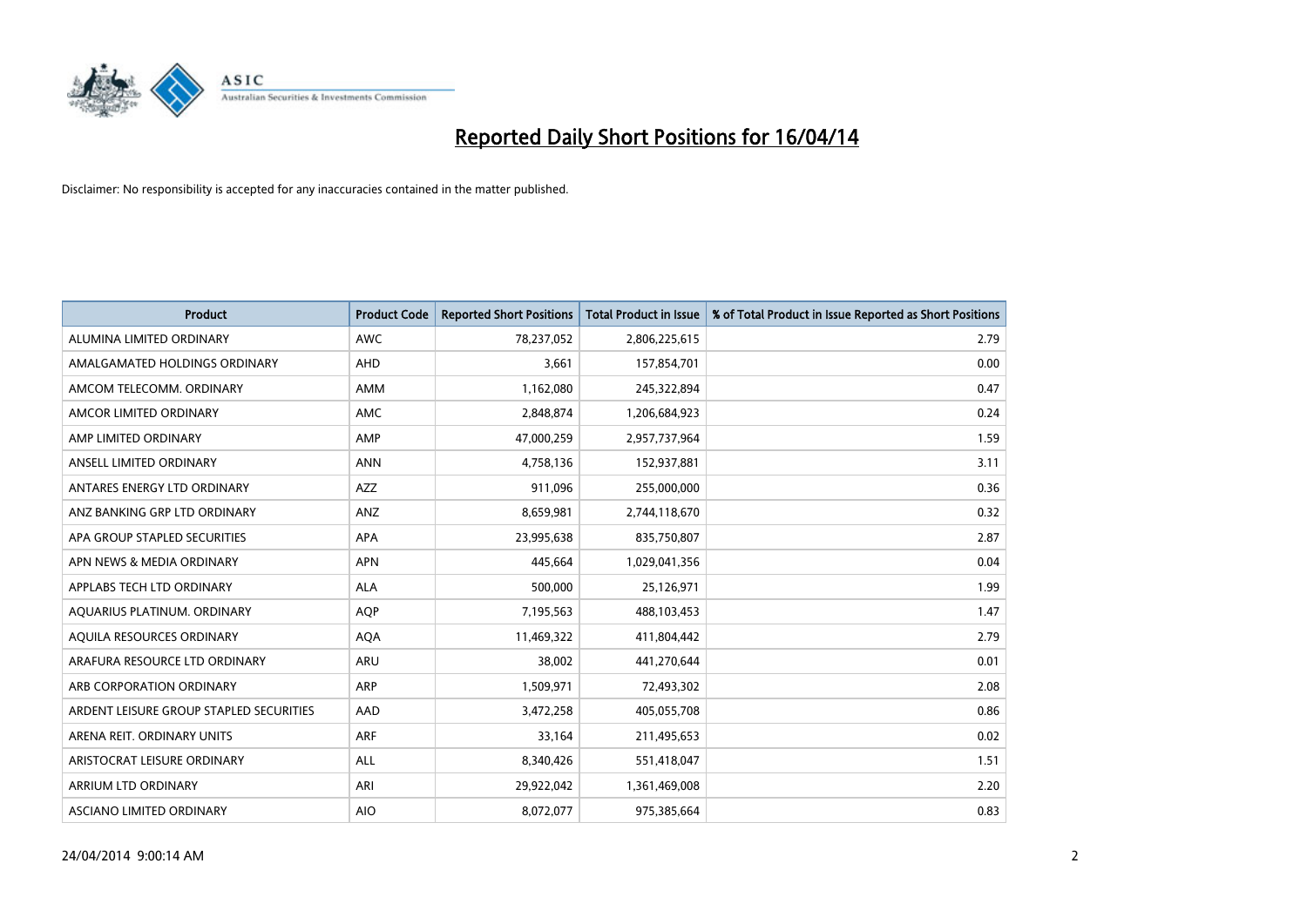

| <b>Product</b>                            | <b>Product Code</b> | <b>Reported Short Positions</b> | <b>Total Product in Issue</b> | % of Total Product in Issue Reported as Short Positions |
|-------------------------------------------|---------------------|---------------------------------|-------------------------------|---------------------------------------------------------|
| ASG GROUP LIMITED ORDINARY                | <b>ASZ</b>          | 568,838                         | 206,720,839                   | 0.28                                                    |
| ASPEN GROUP ORD/UNITS STAPLED             | APZ                 | 44,140                          | 119,946,366                   | 0.04                                                    |
| ASTRO JAP PROP GROUP STAPLED US PROHIBIT. | AJA                 | 37,376                          | 67,211,752                    | 0.06                                                    |
| ASX LIMITED ORDINARY                      | ASX                 | 4,576,618                       | 193,595,162                   | 2.36                                                    |
| ATLAS IRON LIMITED ORDINARY               | <b>AGO</b>          | 94,103,628                      | 915,496,158                   | 10.28                                                   |
| AUCKLAND INTERNATION ORDINARY             | <b>AIA</b>          | 8,072                           | 1,190,484,097                 | 0.00                                                    |
| AURIZON HOLDINGS LTD ORDINARY             | AZJ                 | 31,173,441                      | 2,137,284,503                 | 1.46                                                    |
| AURORA OIL & GAS ORDINARY                 | <b>AUT</b>          | 2,615,842                       | 448,785,778                   | 0.58                                                    |
| AUSDRILL LIMITED ORDINARY                 | <b>ASL</b>          | 29,516,821                      | 312,277,224                   | 9.45                                                    |
| AUSENCO LIMITED ORDINARY                  | AAX                 | 1,886,814                       | 168,449,799                   | 1.12                                                    |
| AUSTAL LIMITED ORDINARY                   | ASB                 | 288,520                         | 346,379,377                   | 0.08                                                    |
| <b>AUSTBROKERS HOLDINGS ORDINARY</b>      | <b>AUB</b>          | 7,387                           | 59,642,171                    | 0.01                                                    |
| AUSTIN ENGINEERING ORDINARY               | ANG                 | 1,292,241                       | 84,274,004                    | 1.53                                                    |
| AUSTRALAND PROPERTY STAPLED SECURITY      | <b>ALZ</b>          | 2,250,541                       | 578,984,528                   | 0.39                                                    |
| AUSTRALIAN AGRICULT, ORDINARY             | <b>AAC</b>          | 3,825,776                       | 532,294,404                   | 0.72                                                    |
| AUSTRALIAN EDUCATION UNITS                | <b>AEU</b>          | 49,443                          | 205,069,661                   | 0.02                                                    |
| AUSTRALIAN FOUNDAT. ORDINARY              | AFI                 | 638                             | 1,049,055,166                 | 0.00                                                    |
| AUSTRALIAN INFR LTD ORDINARY              | <b>AIX</b>          | 20,098                          | 620,733,944                   | 0.00                                                    |
| AUSTRALIAN PHARM, ORDINARY                | API                 | 11,319,599                      | 488,115,883                   | 2.32                                                    |
| AUTOMOTIVE HOLDINGS ORDINARY              | <b>AHE</b>          | 292,448                         | 293,530,972                   | 0.10                                                    |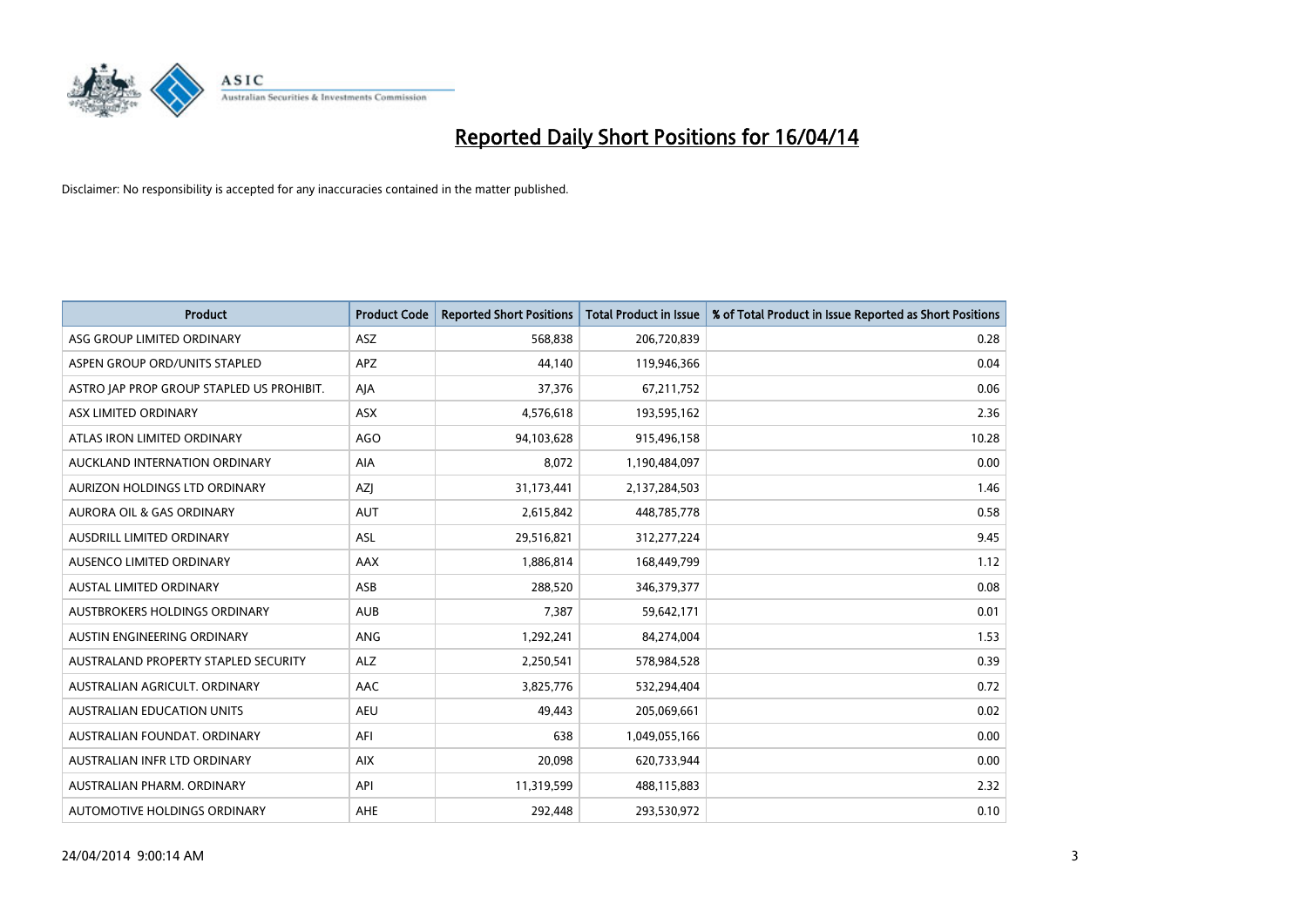

| <b>Product</b>                       | <b>Product Code</b> | <b>Reported Short Positions</b> | <b>Total Product in Issue</b> | % of Total Product in Issue Reported as Short Positions |
|--------------------------------------|---------------------|---------------------------------|-------------------------------|---------------------------------------------------------|
| AVEO GROUP STAPLED SECURITIES        | <b>AOG</b>          | 12,089,279                      | 500,111,460                   | 2.42                                                    |
| AWE LIMITED ORDINARY                 | AWE                 | 315,523                         | 522,696,385                   | 0.06                                                    |
| <b>AZONTO PET LTD ORDINARY</b>       | APY                 | 1                               | 1,158,625,100                 | 0.00                                                    |
| AZUMAH RESOURCES ORDINARY            | <b>AZM</b>          | $\mathbf{1}$                    | 356,189,096                   | 0.00                                                    |
| <b>BANDANNA ENERGY ORDINARY</b>      | <b>BND</b>          | 26,868,187                      | 528,481,199                   | 5.08                                                    |
| BANK OF QUEENSLAND. ORDINARY         | <b>BOO</b>          | 4,183,669                       | 322,566,581                   | 1.30                                                    |
| <b>BANNERMAN RESOURCES ORDINARY</b>  | <b>BMN</b>          | 47                              | 324,938,790                   | 0.00                                                    |
| <b>BASE RES LIMITED ORDINARY</b>     | <b>BSE</b>          | 6,531,779                       | 561,840,029                   | 1.16                                                    |
| <b>BATHURST RES LTD. ORDINARY</b>    | <b>BRL</b>          | 11,274,334                      | 821,457,725                   | 1.37                                                    |
| <b>BC IRON LIMITED ORDINARY</b>      | <b>BCI</b>          | 2,044,586                       | 124,028,630                   | 1.65                                                    |
| BEACH ENERGY LIMITED ORDINARY        | <b>BPT</b>          | 18,071,142                      | 1,289,179,060                 | 1.40                                                    |
| BEADELL RESOURCE LTD ORDINARY        | <b>BDR</b>          | 42,693,283                      | 790,777,280                   | 5.40                                                    |
| <b>BEGA CHEESE LTD ORDINARY</b>      | <b>BGA</b>          | 514,648                         | 152,245,802                   | 0.34                                                    |
| BENDIGO AND ADELAIDE ORDINARY        | <b>BEN</b>          | 12,300,808                      | 412,684,737                   | 2.98                                                    |
| BENITEC BIOPHARMA ORDINARY           | <b>BLT</b>          | 21,750                          | 100,177,526                   | 0.02                                                    |
| BENTHAM IMF LTD ORDINARY             | <b>IMF</b>          | 4,368,729                       | 165,370,269                   | 2.64                                                    |
| BERKELEY RESOURCES ORDINARY          | <b>BKY</b>          | 131,002                         | 180,361,323                   | 0.07                                                    |
| BETASHARES ASX RES ETF UNITS         | <b>ORE</b>          | 517,432                         | 3,022,150                     | 17.12                                                   |
| <b>BHP BILLITON LIMITED ORDINARY</b> | <b>BHP</b>          | 10,100,014                      | 3,211,691,105                 | 0.31                                                    |
| <b>BILLABONG ORDINARY</b>            | <b>BBG</b>          | 12,016,701                      | 990,370,034                   | 1.21                                                    |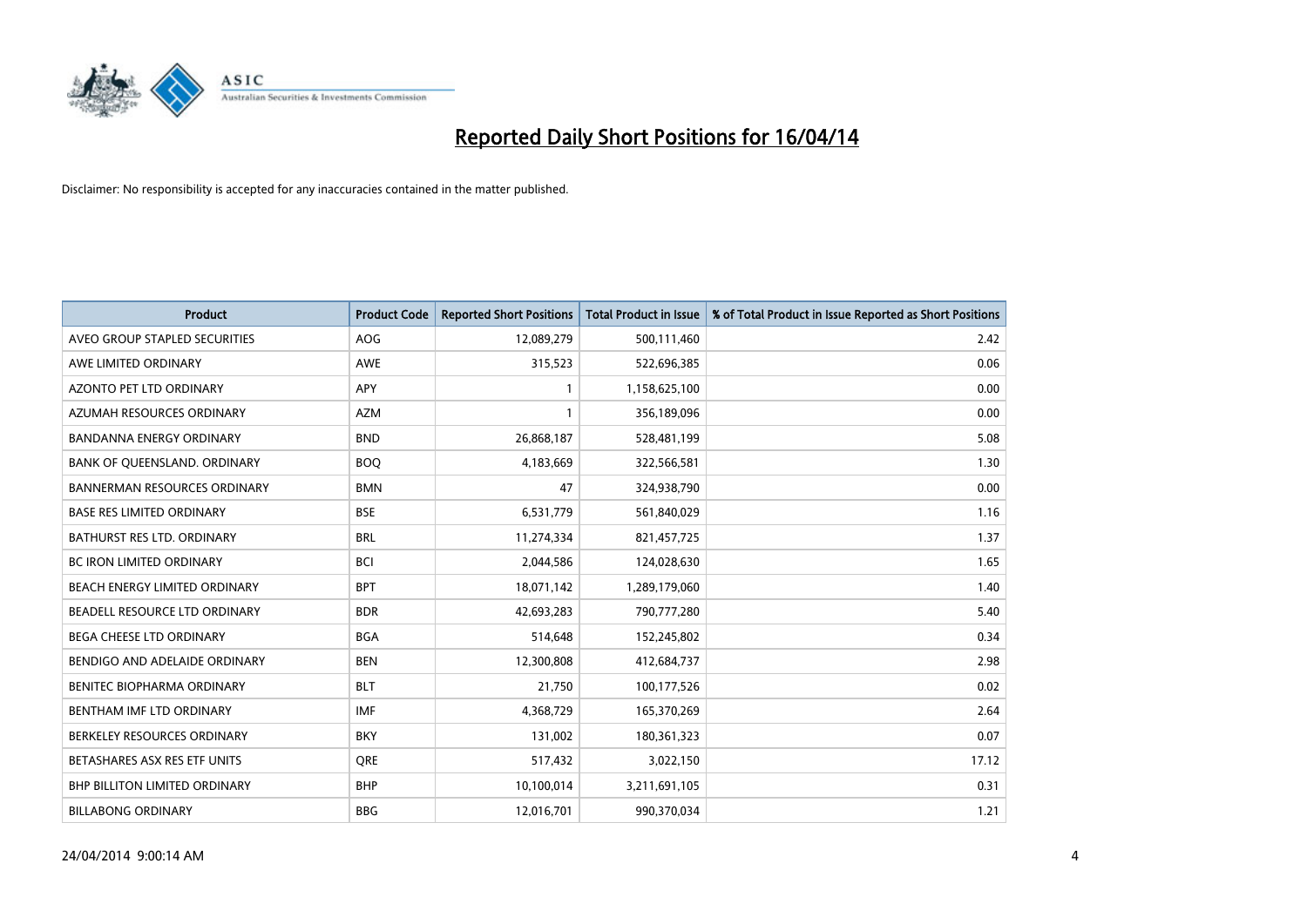

| <b>Product</b>                         | <b>Product Code</b> | <b>Reported Short Positions</b> | <b>Total Product in Issue</b> | % of Total Product in Issue Reported as Short Positions |
|----------------------------------------|---------------------|---------------------------------|-------------------------------|---------------------------------------------------------|
| <b>BIONOMICS LIMITED ORDINARY</b>      | <b>BNO</b>          | 99,999                          | 417,331,567                   | 0.02                                                    |
| BIRIMIAN GOLD LTD ORDINARY             | <b>BGS</b>          | 3,117,979                       | 824,981,654                   | 0.38                                                    |
| <b>BLACKMORES LIMITED ORDINARY</b>     | <b>BKL</b>          | 8,015                           | 17,113,392                    | 0.05                                                    |
| BLACKTHORN RESOURCES ORD US PROHIBITED | <b>BTR</b>          | 195,613                         | 164,285,950                   | 0.12                                                    |
| <b>BLUESCOPE STEEL LTD ORDINARY</b>    | <b>BSL</b>          | 6,327,550                       | 558,848,896                   | 1.13                                                    |
| <b>BOART LONGYEAR ORDINARY</b>         | <b>BLY</b>          | 45,955,643                      | 461,163,412                   | 9.97                                                    |
| <b>BOOM LOGISTICS ORDINARY</b>         | <b>BOL</b>          | 50,000                          | 474,868,764                   | 0.01                                                    |
| BORAL LIMITED, ORDINARY                | <b>BLD</b>          | 23,333,929                      | 782,736,249                   | 2.98                                                    |
| BRADKEN LIMITED ORDINARY               | <b>BKN</b>          | 17,923,227                      | 171,027,249                   | 10.48                                                   |
| <b>BRAMBLES LIMITED ORDINARY</b>       | <b>BXB</b>          | 1,291,519                       | 1,562,892,933                 | 0.08                                                    |
| BREVILLE GROUP LTD ORDINARY            | <b>BRG</b>          | 2,030,552                       | 130,095,322                   | 1.56                                                    |
| <b>BRICKWORKS LIMITED ORDINARY</b>     | <b>BKW</b>          | 19                              | 148,038,996                   | 0.00                                                    |
| BROCKMAN MINING LTD ORDINARY           | <b>BCK</b>          | 36                              | 8,381,982,131                 | 0.00                                                    |
| BT INVESTMENT MNGMNT ORDINARY          | <b>BTT</b>          | 127,223                         | 282,727,073                   | 0.04                                                    |
| <b>BURU ENERGY ORDINARY</b>            | <b>BRU</b>          | 14,220,090                      | 298,505,530                   | 4.76                                                    |
| <b>BWP TRUST ORDINARY UNITS</b>        | <b>BWP</b>          | 8,204,375                       | 634,395,195                   | 1.29                                                    |
| CABCHARGE AUSTRALIA ORDINARY           | CAB                 | 8,792,127                       | 120,430,683                   | 7.30                                                    |
| CALTEX AUSTRALIA ORDINARY              | <b>CTX</b>          | 1,392,604                       | 270,000,000                   | 0.52                                                    |
| CAPITOL HEALTH ORDINARY                | CAI                 | 296,438                         | 430,799,793                   | 0.07                                                    |
| <b>CARDNO LIMITED ORDINARY</b>         | CDD                 | 6,469,933                       | 162,015,149                   | 3.99                                                    |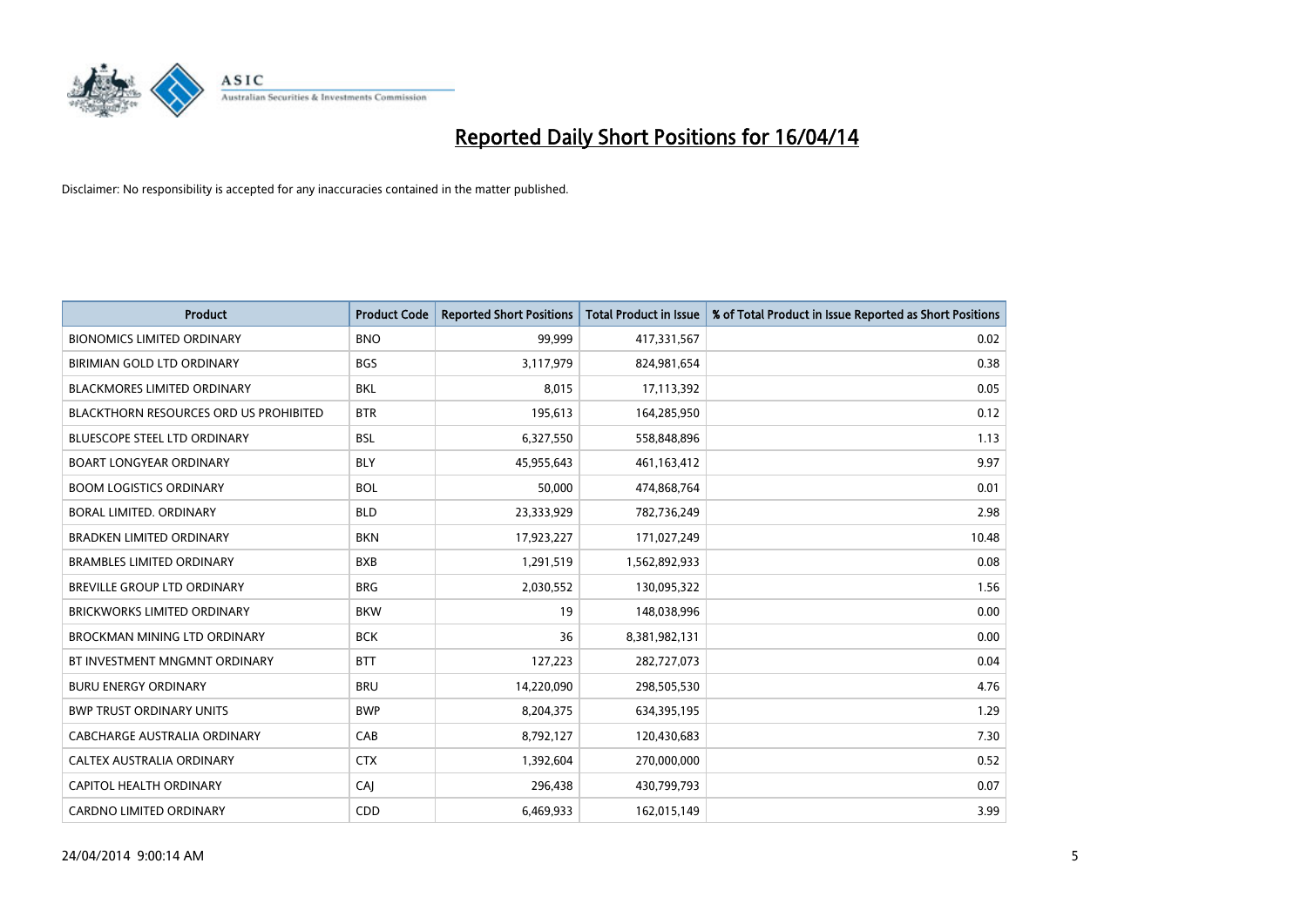

| <b>Product</b>                          | <b>Product Code</b> | <b>Reported Short Positions</b> | <b>Total Product in Issue</b> | % of Total Product in Issue Reported as Short Positions |
|-----------------------------------------|---------------------|---------------------------------|-------------------------------|---------------------------------------------------------|
| <b>CARINDALE PROPERTY UNIT</b>          | <b>CDP</b>          | 526                             | 70,000,000                    | 0.00                                                    |
| CARNARVON PETROLEUM ORDINARY            | <b>CVN</b>          | 734                             | 986,565,952                   | 0.00                                                    |
| CARSALES.COM LTD ORDINARY               | <b>CRZ</b>          | 7,049,889                       | 237,803,965                   | 2.96                                                    |
| CASH CONVERTERS ORDINARY                | CCV                 | 12,189,645                      | 428,886,124                   | 2.84                                                    |
| CEDAR WOODS PROP. ORDINARY              | <b>CWP</b>          | 45,035                          | 73,732,683                    | 0.06                                                    |
| CENTRAL PETROLEUM ORDINARY              | <b>CTP</b>          | 573,086                         | 348,718,957                   | 0.16                                                    |
| CERAMIC FUEL CELLS ORDINARY             | <b>CFU</b>          | 4,058                           | 1,771,524,324                 | 0.00                                                    |
| CFS RETAIL TRUST GRP STAPLED SECURITIES | <b>CFX</b>          | 70,524,034                      | 3,018,050,810                 | 2.34                                                    |
| CHALLENGER DIV.PRO. STAPLED UNITS       | <b>CDI</b>          | 19,368                          | 214,101,013                   | 0.01                                                    |
| <b>CHALLENGER LIMITED ORDINARY</b>      | <b>CGF</b>          | 769,671                         | 530,862,585                   | 0.14                                                    |
| CHARTER HALL GROUP STAPLED US PROHIBIT. | <b>CHC</b>          | 391,634                         | 347,925,558                   | 0.11                                                    |
| <b>CHARTER HALL RETAIL UNITS</b>        | <b>CQR</b>          | 12,099,063                      | 369,040,750                   | 3.28                                                    |
| <b>CHORUS LIMITED ORDINARY</b>          | <b>CNU</b>          | 84,130                          | 396,369,767                   | 0.02                                                    |
| CITIGOLD CORP LTD ORDINARY              | <b>CTO</b>          | 153,427                         | 1,495,764,906                 | 0.01                                                    |
| CLINUVEL PHARMACEUT, ORDINARY           | CUV                 | 600                             | 38,217,038                    | 0.00                                                    |
| COAL OF AFRICA LTD ORDINARY             | <b>CZA</b>          | 426                             | 1,048,368,613                 | 0.00                                                    |
| COALSPUR MINES LTD ORDINARY             | <b>CPL</b>          | 6,241,115                       | 641,394,435                   | 0.97                                                    |
| COBAR CONSOLIDATED ORDINARY             | CCU                 | 100,000                         | 329,715,353                   | 0.03                                                    |
| COCA-COLA AMATIL ORDINARY               | <b>CCL</b>          | 16,857,342                      | 763,590,249                   | 2.21                                                    |
| COCHLEAR LIMITED ORDINARY               | <b>COH</b>          | 9,708,743                       | 57,062,020                    | 17.01                                                   |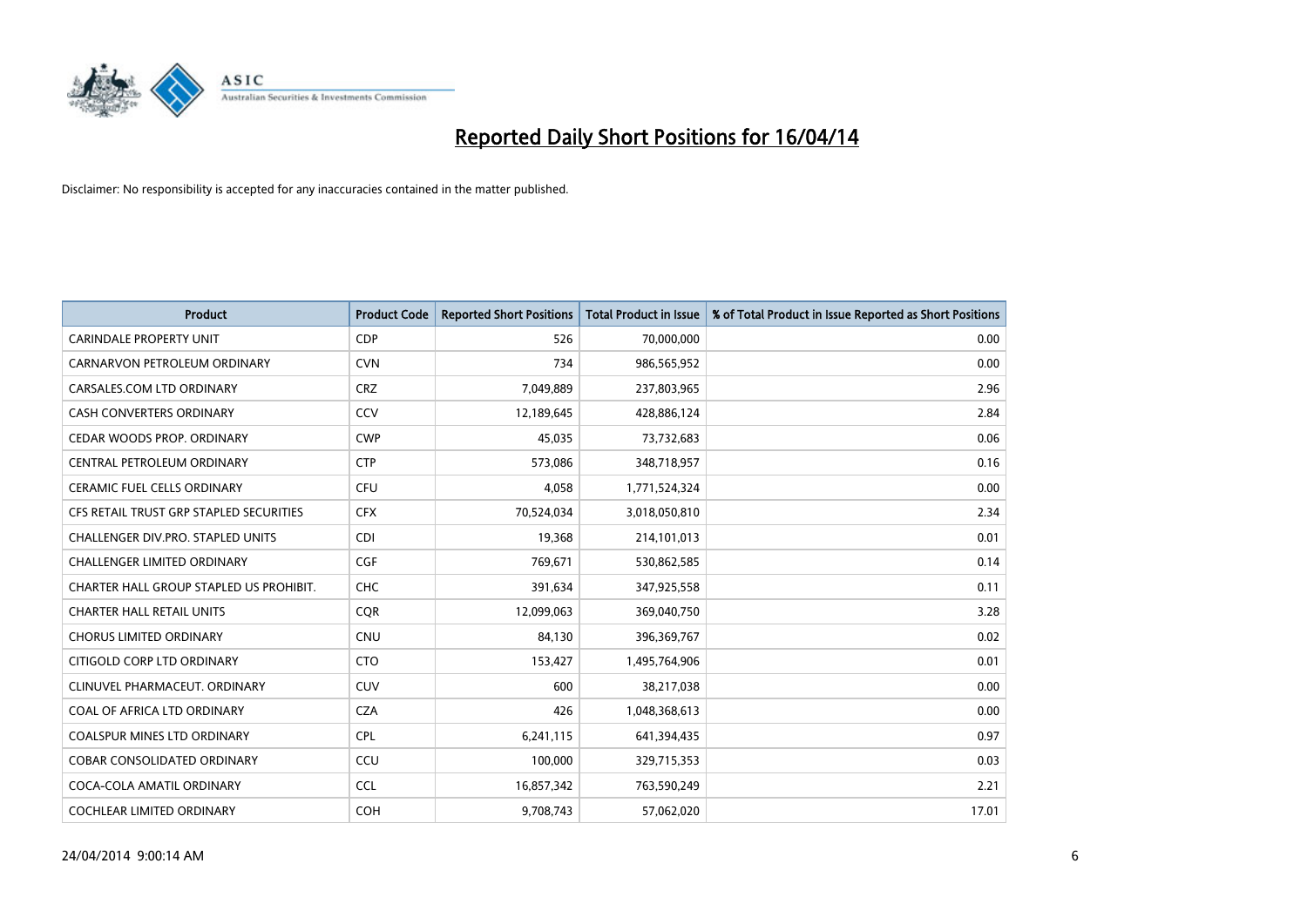

| <b>Product</b>                          | <b>Product Code</b> | <b>Reported Short Positions</b> | <b>Total Product in Issue</b> | % of Total Product in Issue Reported as Short Positions |
|-----------------------------------------|---------------------|---------------------------------|-------------------------------|---------------------------------------------------------|
| <b>COCKATOO COAL ORDINARY</b>           | <b>COK</b>          | 167,987                         | 4,529,134,266                 | 0.00                                                    |
| CODAN LIMITED ORDINARY                  | <b>CDA</b>          | 560,559                         | 176,969,924                   | 0.32                                                    |
| <b>COFFEY INTERNATIONAL ORDINARY</b>    | <b>COF</b>          | 18,923                          | 255,833,165                   | 0.01                                                    |
| <b>COKAL LTD ORDINARY</b>               | <b>CKA</b>          | 13,650                          | 471,103,926                   | 0.00                                                    |
| <b>COLLECTION HOUSE ORDINARY</b>        | <b>CLH</b>          | 2,213,128                       | 129,717,785                   | 1.71                                                    |
| COMMONWEALTH BANK, ORDINARY             | <b>CBA</b>          | 8,038,956                       | 1,621,319,194                 | 0.50                                                    |
| COMMONWEALTH PROP ORDINARY UNITS        | <b>CPA</b>          | 149,967                         | 2,347,003,413                 | 0.01                                                    |
| <b>COMPASS RESOURCES ORDINARY</b>       | <b>CMR</b>          | 7,472                           | 1,403,744,100                 | 0.00                                                    |
| <b>COMPUTERSHARE LTD ORDINARY</b>       | <b>CPU</b>          | 12,234,293                      | 556,203,079                   | 2.20                                                    |
| <b>COOPER ENERGY LTD ORDINARY</b>       | <b>COE</b>          | 2,299                           | 329,235,509                   | 0.00                                                    |
| CORP TRAVEL LIMITED ORDINARY            | <b>CTD</b>          | 74,969                          | 89,890,762                    | 0.08                                                    |
| <b>COVER-MORE GRP LTD ORDINARY</b>      | <b>CVO</b>          | 2,859,089                       | 317,750,000                   | 0.90                                                    |
| <b>CREDIT CORP GROUP ORDINARY</b>       | <b>CCP</b>          | 308,883                         | 46,131,882                    | 0.67                                                    |
| <b>CROMWELL PROP STAPLED SECURITIES</b> | <b>CMW</b>          | 15,299,079                      | 1,724,697,156                 | 0.89                                                    |
| <b>CROWE HORWATH AUS ORDINARY</b>       | <b>CRH</b>          | 871,741                         | 273,005,429                   | 0.32                                                    |
| <b>CROWN RESORTS LTD ORDINARY</b>       | <b>CWN</b>          | 3,869,735                       | 728,394,185                   | 0.53                                                    |
| <b>CSG LIMITED ORDINARY</b>             | CSV                 | 141,198                         | 278,973,075                   | 0.05                                                    |
| <b>CSL LIMITED ORDINARY</b>             | <b>CSL</b>          | 832,021                         | 482,043,532                   | 0.17                                                    |
| <b>CSR LIMITED ORDINARY</b>             | <b>CSR</b>          | 15,319,581                      | 506,000,315                   | 3.03                                                    |
| <b>CUDECO LIMITED ORDINARY</b>          | CDU                 | 8,688,023                       | 234,583,408                   | 3.70                                                    |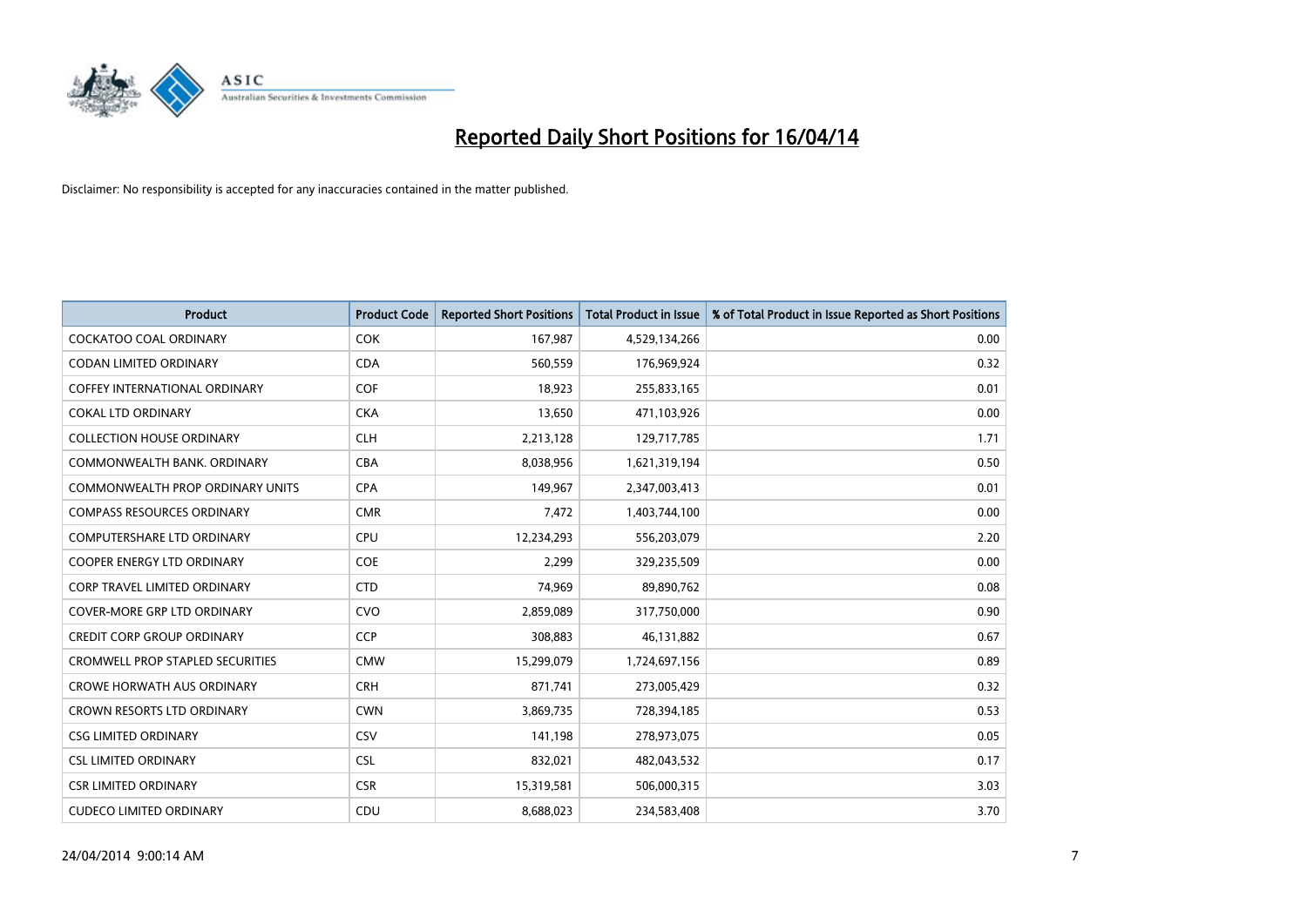

| <b>Product</b>                     | <b>Product Code</b> | <b>Reported Short Positions</b> | <b>Total Product in Issue</b> | % of Total Product in Issue Reported as Short Positions |
|------------------------------------|---------------------|---------------------------------|-------------------------------|---------------------------------------------------------|
| DART ENERGY LTD ORDINARY           | <b>DTE</b>          | 4,326,319                       | 1,108,752,733                 | 0.39                                                    |
| DATA#3 LIMITED ORDINARY            | <b>DTL</b>          | 207,895                         | 153,974,950                   | 0.14                                                    |
| DAVID JONES LIMITED ORDINARY       | <b>DJS</b>          | 23,262,738                      | 537,137,845                   | 4.33                                                    |
| DECMIL GROUP LIMITED ORDINARY      | <b>DCG</b>          | 1,839,193                       | 168,657,794                   | 1.09                                                    |
| DEEP YELLOW LIMITED ORDINARY       | <b>DYL</b>          | 1,600,000                       | 1,617,041,367                 | 0.10                                                    |
| DEVINE LIMITED ORDINARY            | <b>DVN</b>          | 10,000                          | 158,730,556                   | 0.01                                                    |
| DEXUS PROPERTY GROUP STAPLED UNITS | <b>DXS</b>          | 9,729,651                       | 5,379,489,824                 | 0.18                                                    |
| DICK SMITH HLDGS ORDINARY          | <b>DSH</b>          | 13,266,698                      | 236,511,364                   | 5.61                                                    |
| DISCOVERY METALS LTD ORDINARY      | <b>DML</b>          | 2,107,988                       | 560,034,418                   | 0.38                                                    |
| DOMINO PIZZA ENTERPR ORDINARY      | <b>DMP</b>          | 1,801,794                       | 85,915,713                    | 2.10                                                    |
| DONACO INTERNATIONAL ORDINARY      | <b>DNA</b>          | 1,775,267                       | 430,199,612                   | 0.41                                                    |
| DOWNER EDI LIMITED ORDINARY        | <b>DOW</b>          | 15,651,921                      | 435,399,975                   | 3.59                                                    |
| DRAGON MINING LTD ORDINARY         | <b>DRA</b>          | 50,000                          | 88,840,613                    | 0.06                                                    |
| DRILLSEARCH ENERGY ORDINARY        | <b>DLS</b>          | 13,313,264                      | 432,965,895                   | 3.07                                                    |
| DUET GROUP STAPLED US PROHIBIT.    | <b>DUE</b>          | 17,677,804                      | 1,317,809,323                 | 1.34                                                    |
| <b>DULUXGROUP LIMITED ORDINARY</b> | <b>DLX</b>          | 2,141,429                       | 381,093,950                   | 0.56                                                    |
| <b>DWS LTD ORDINARY</b>            | <b>DWS</b>          | 7,001                           | 132,362,763                   | 0.01                                                    |
| ECHO ENTERTAINMENT ORDINARY        | <b>EGP</b>          | 28,924,151                      | 825,672,730                   | 3.50                                                    |
| <b>ELDERS LIMITED ORDINARY</b>     | <b>ELD</b>          | 19,776,311                      | 455,013,329                   | 4.35                                                    |
| ELEMENTAL MINERALS ORDINARY        | <b>ELM</b>          | 170,287                         | 303,263,391                   | 0.06                                                    |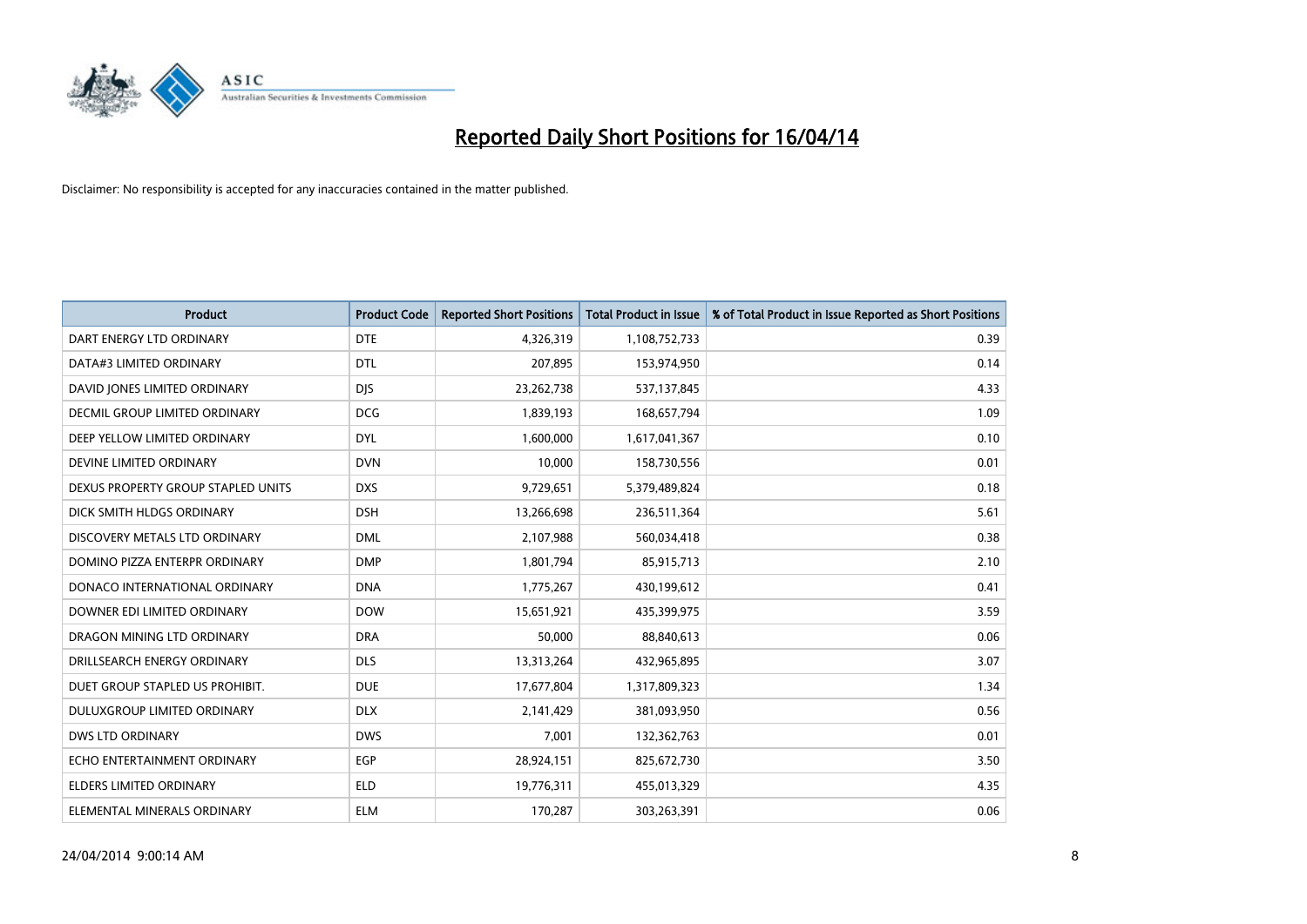

| <b>Product</b>                         | <b>Product Code</b> | <b>Reported Short Positions</b> | <b>Total Product in Issue</b> | % of Total Product in Issue Reported as Short Positions |
|----------------------------------------|---------------------|---------------------------------|-------------------------------|---------------------------------------------------------|
| <b>EMECO HOLDINGS ORDINARY</b>         | <b>EHL</b>          | 15,703,269                      | 599,675,707                   | 2.62                                                    |
| <b>ENDEAVOUR MIN CORP CDI 1:1</b>      | <b>EVR</b>          | 31,265                          | 59,800,104                    | 0.05                                                    |
| <b>ENERGY RESOURCES ORDINARY 'A'</b>   | <b>ERA</b>          | 8,669,960                       | 517,725,062                   | 1.67                                                    |
| ENERGY WORLD CORPOR. ORDINARY          | <b>EWC</b>          | 43,387,888                      | 1,734,166,672                 | 2.50                                                    |
| <b>ENVESTRA LIMITED ORDINARY</b>       | <b>ENV</b>          | 600,701                         | 1,796,808,474                 | 0.03                                                    |
| EQUATORIAL RES LTD ORDINARY            | EQX                 | 2,042                           | 122,185,353                   | 0.00                                                    |
| ERM POWER LIMITED ORDINARY             | <b>EPW</b>          | 1,233,843                       | 239,269,727                   | 0.52                                                    |
| ETHANE PIPELINE STAPLED SECURITIES     | <b>EPX</b>          | 9,488                           | 69,302,275                    | 0.01                                                    |
| EVOLUTION MINING LTD ORDINARY          | <b>EVN</b>          | 28,703,400                      | 709,989,453                   | 4.04                                                    |
| FAIRFAX MEDIA LTD ORDINARY             | <b>FXI</b>          | 103,887,089                     | 2,351,955,725                 | 4.42                                                    |
| FANTASTIC HOLDINGS ORDINARY            | <b>FAN</b>          | 19,007                          | 103,068,398                   | 0.02                                                    |
| <b>FAR LTD ORDINARY</b>                | <b>FAR</b>          | 24,450,195                      | 2,499,846,742                 | 0.98                                                    |
| FEDERATION CNTRES ORD/UNIT STAPLED SEC | <b>FDC</b>          | 4,189,645                       | 1,427,641,565                 | 0.29                                                    |
| FISHER & PAYKEL H. ORDINARY            | <b>FPH</b>          | 1,532,730                       | 551,119,377                   | 0.28                                                    |
| FLEETWOOD CORP ORDINARY                | <b>FWD</b>          | 2,484,351                       | 60,581,211                    | 4.10                                                    |
| FLETCHER BUILDING ORDINARY             | <b>FBU</b>          | 1,172,009                       | 687,854,788                   | 0.17                                                    |
| FLEXIGROUP LIMITED ORDINARY            | FXL                 | 1,660,637                       | 304,096,060                   | 0.55                                                    |
| FLIGHT CENTRE TRAVEL ORDINARY          | <b>FLT</b>          | 5,895,282                       | 100,558,707                   | 5.86                                                    |
| FLINDERS MINES LTD ORDINARY            | <b>FMS</b>          | 3,950,202                       | 2,400,995,602                 | 0.16                                                    |
| FOCUS MINERALS LTD ORDINARY            | <b>FML</b>          | 10,000,000                      | 9,137,375,877                 | 0.11                                                    |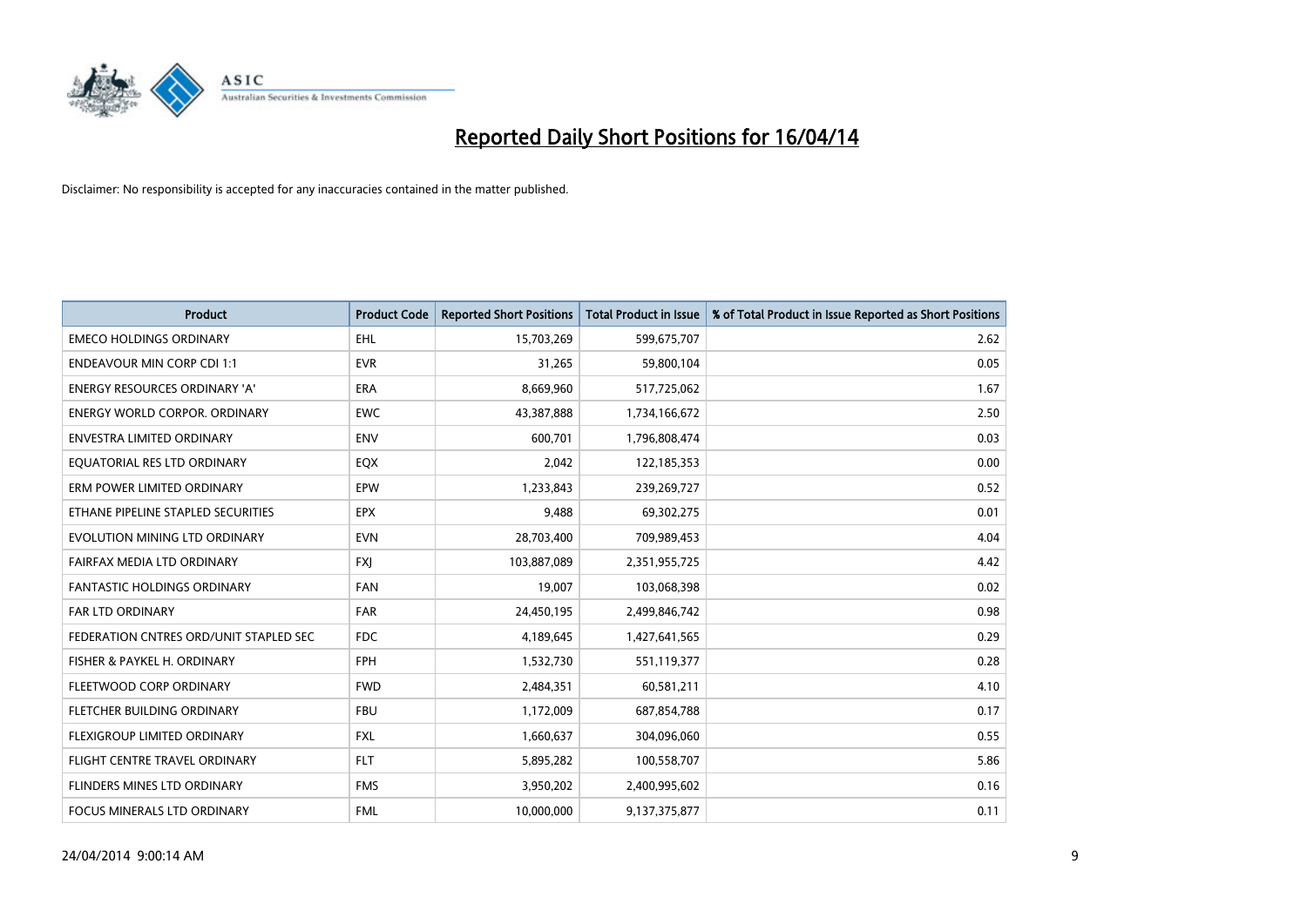

| <b>Product</b>                             | <b>Product Code</b> | <b>Reported Short Positions</b> | <b>Total Product in Issue</b> | % of Total Product in Issue Reported as Short Positions |
|--------------------------------------------|---------------------|---------------------------------|-------------------------------|---------------------------------------------------------|
| FONTERRA SHARE FUND ORDINARY UNITS         | <b>FSF</b>          | 3,029                           | 106,627,436                   | 0.00                                                    |
| <b>FORGE GROUP LIMITED ORDINARY</b>        | FGE                 | 2,714,488                       | 86,169,014                    | 3.15                                                    |
| FORTESCUE METALS GRP ORDINARY              | <b>FMG</b>          | 143,887,284                     | 3,113,798,151                 | 4.62                                                    |
| FREEDOM FOOD LTD ORDINARY                  | <b>FNP</b>          | 10,000                          | 149,846,138                   | 0.01                                                    |
| FREELANCER LTD ORDINARY                    | <b>FLN</b>          | 15,000                          | 436,500,000                   | 0.00                                                    |
| <b>G.U.D. HOLDINGS ORDINARY</b>            | GUD                 | 2,857,093                       | 71,241,319                    | 4.01                                                    |
| <b>G8 EDUCATION LIMITED ORDINARY</b>       | GEM                 | 10,078,285                      | 315,640,876                   | 3.19                                                    |
| <b>GALAXY RESOURCES ORDINARY</b>           | GXY                 | 329,458                         | 1,027,073,389                 | 0.03                                                    |
| <b>GALILEO JAPAN TRUST UNIT</b>            | GJT                 | 122,198                         | 106,444,665                   | 0.11                                                    |
| <b>GBST HOLDINGS ORDINARY</b>              | GBT                 | 40,226                          | 66,561,725                    | 0.06                                                    |
| <b>GDI PROPERTY GRP STAPLED SECURITIES</b> | GDI                 | 2,858,831                       | 567,575,025                   | 0.50                                                    |
| <b>GENETIC TECHNOLOGIES ORDINARY</b>       | GTG                 | 2,148,360                       | 664,769,002                   | 0.32                                                    |
| <b>GEODYNAMICS LIMITED ORDINARY</b>        | GDY                 | 819                             | 406,452,608                   | 0.00                                                    |
| GI DYNAMICS, INC CDI US PROHIBITED         | <b>GID</b>          | 921,000                         | 398,231,465                   | 0.23                                                    |
| <b>GINDALBIE METALS LTD ORDINARY</b>       | GBG                 | 39,948,520                      | 1,493,660,842                 | 2.67                                                    |
| <b>GOODMAN FIELDER, ORDINARY</b>           | <b>GFF</b>          | 69,707,732                      | 1,955,559,207                 | 3.56                                                    |
| <b>GOODMAN GROUP STAPLED</b>               | GMG                 | 4,464,477                       | 1,727,685,976                 | 0.26                                                    |
| <b>GPT GROUP STAPLED SEC.</b>              | <b>GPT</b>          | 8,103,547                       | 1,685,460,955                 | 0.48                                                    |
| <b>GRAINCORP LIMITED A CLASS ORDINARY</b>  | <b>GNC</b>          | 4,788,009                       | 228,855,628                   | 2.09                                                    |
| <b>GRANGE RESOURCES. ORDINARY</b>          | GRR                 | 4,631,160                       | 1,157,097,869                 | 0.40                                                    |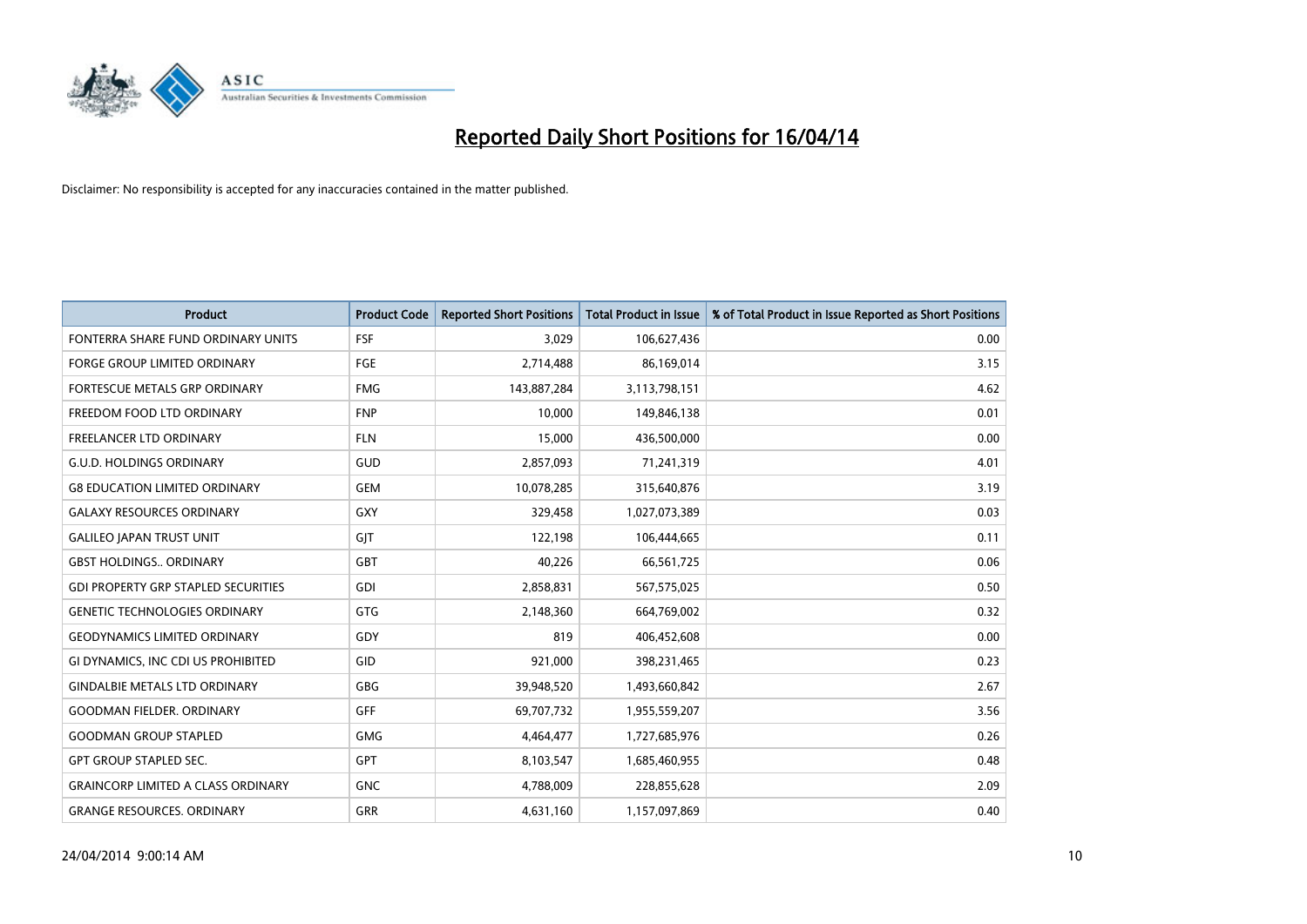

| <b>Product</b>                                   | <b>Product Code</b> | <b>Reported Short Positions</b> | <b>Total Product in Issue</b> | % of Total Product in Issue Reported as Short Positions |
|--------------------------------------------------|---------------------|---------------------------------|-------------------------------|---------------------------------------------------------|
| <b>GREENCROSS LIMITED ORDINARY</b>               | <b>GXL</b>          | 3,103                           | 90,893,174                    | 0.00                                                    |
| <b>GREENLAND MIN EN LTD ORDINARY</b>             | GGG                 | 3,704,513                       | 575,497,356                   | 0.64                                                    |
| <b>GROWTHPOINT PROPERTY ORD/UNIT STAPLED SEC</b> | GOZ                 | 2,926                           | 488,029,437                   | 0.00                                                    |
| <b>GRYPHON MINERALS LTD ORDINARY</b>             | GRY                 | 3,660,919                       | 400,889,282                   | 0.91                                                    |
| <b>GUILDFORD COAL LTD ORDINARY</b>               | <b>GUF</b>          | 216,030                         | 761,857,020                   | 0.03                                                    |
| <b>GUINNESS PEAT GROUP. CDI 1:1</b>              | <b>GPG</b>          | 81,925                          | 173,712,997                   | 0.05                                                    |
| <b>GWA GROUP LTD ORDINARY</b>                    | <b>GWA</b>          | 10,431,793                      | 306,533,770                   | 3.40                                                    |
| HARVEY NORMAN ORDINARY                           | <b>HVN</b>          | 63,996,691                      | 1,062,316,784                 | 6.02                                                    |
| <b>HENDERSON GROUP CDI 1:1</b>                   | <b>HGG</b>          | 1,946,222                       | 639,330,231                   | 0.30                                                    |
| HFA HOLDINGS LIMITED ORDINARY                    | <b>HFA</b>          | 3,809                           | 118,738,157                   | 0.00                                                    |
| HIGHLANDS PACIFIC ORDINARY                       | <b>HIG</b>          | 10,001                          | 854,261,346                   | 0.00                                                    |
| HILLGROVE RES LTD ORDINARY                       | <b>HGO</b>          | 545,339                         | 1,180,889,221                 | 0.05                                                    |
| HILLS LTD ORDINARY                               | HIL                 | 500,000                         | 235,173,156                   | 0.21                                                    |
| HORIZON OIL LIMITED ORDINARY                     | <b>HZN</b>          | 97,573,595                      | 1,301,147,932                 | 7.50                                                    |
| HOT CHILI LTD ORDINARY                           | <b>HCH</b>          | 10,000                          | 347,732,196                   | 0.00                                                    |
| HOTEL PROPERTY STAPLED                           | <b>HPI</b>          | 76,146                          | 132,870,000                   | 0.06                                                    |
| ICON ENERGY LIMITED ORDINARY                     | <b>ICN</b>          | 30,000                          | 615,774,351                   | 0.00                                                    |
| <b>IINET LIMITED ORDINARY</b>                    | <b>IIN</b>          | 2,279,995                       | 161,238,847                   | 1.41                                                    |
| <b>ILUKA RESOURCES ORDINARY</b>                  | ILU                 | 43,068,937                      | 418,700,517                   | 10.29                                                   |
| <b>IMDEX LIMITED ORDINARY</b>                    | <b>IMD</b>          | 5,003,860                       | 210,473,188                   | 2.38                                                    |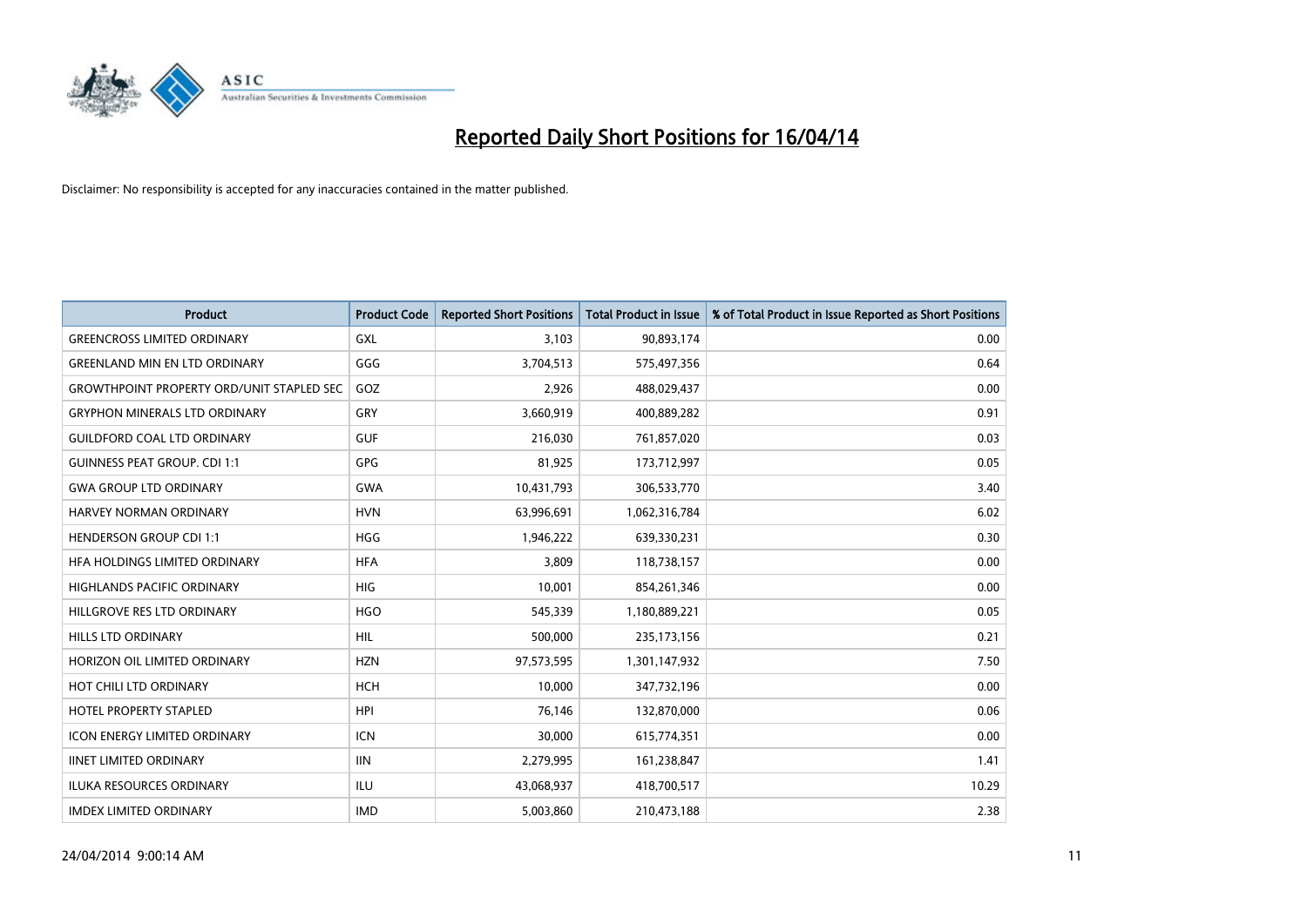

| <b>Product</b>                                | <b>Product Code</b> | <b>Reported Short Positions</b> | <b>Total Product in Issue</b> | % of Total Product in Issue Reported as Short Positions |
|-----------------------------------------------|---------------------|---------------------------------|-------------------------------|---------------------------------------------------------|
| <b>INCITEC PIVOT ORDINARY</b>                 | IPL                 | 18,780,313                      | 1,644,919,097                 | 1.14                                                    |
| INDEPENDENCE GROUP ORDINARY                   | IGO                 | 1,703,779                       | 233,323,905                   | 0.73                                                    |
| <b>INDOCHINE MINING LTD ORDINARY</b>          | IDC.                | 18,008                          | 1,003,497,126                 | 0.00                                                    |
| INDOPHIL RESOURCES ORDINARY                   | <b>IRN</b>          | 468,368                         | 1,203,146,194                 | 0.04                                                    |
| <b>INDUSTRIA REIT STAPLED</b>                 | <b>IDR</b>          | 6,182                           | 125,000,001                   | 0.00                                                    |
| <b>INFIGEN ENERGY STAPLED SECURITIES</b>      | <b>IFN</b>          | 3,172,404                       | 764,993,434                   | 0.41                                                    |
| INGENIA GROUP STAPLED SECURITIES              | <b>INA</b>          | 942,394                         | 676,240,232                   | 0.14                                                    |
| <b>INSURANCE AUSTRALIA ORDINARY</b>           | IAG                 | 21,793,736                      | 2,341,618,048                 | 0.93                                                    |
| <b>INTREPID MINES ORDINARY</b>                | <b>IAU</b>          | 18,698,632                      | 556,689,740                   | 3.36                                                    |
| <b>INVESTA OFFICE FUND STAPLED SECURITIES</b> | <b>IOF</b>          | 1,156,985                       | 614,047,458                   | 0.19                                                    |
| <b>INVOCARE LIMITED ORDINARY</b>              | IVC                 | 4,425,150                       | 110,030,298                   | 4.02                                                    |
| <b>IOOF HOLDINGS LTD ORDINARY</b>             | IFL                 | 2,215,939                       | 232,118,034                   | 0.95                                                    |
| <b>IPROPERTY GROUP LTD ORDINARY</b>           | <b>IPP</b>          | 403,227                         | 181,579,840                   | 0.22                                                    |
| <b>IRESS LIMITED ORDINARY</b>                 | <b>IRE</b>          | 608,261                         | 158,585,126                   | 0.38                                                    |
| <b>IRON ORE HOLDINGS ORDINARY</b>             | <b>IOH</b>          | 26,197                          | 161,174,005                   | 0.02                                                    |
| <b>ISELECT LTD ORDINARY</b>                   | <b>ISU</b>          | 312,468                         | 260,889,894                   | 0.12                                                    |
| ISHS ASIA 50 ETF CDI 1:1                      | IAA                 | 1,235                           | 1,700,000                     | 0.07                                                    |
| JAMES HARDIE INDUST CHESS DEPOSITARY INT      | <b>IHX</b>          | 4,050,038                       | 445,033,502                   | 0.91                                                    |
| <b>JB HI-FI LIMITED ORDINARY</b>              | <b>IBH</b>          | 12,784,140                      | 100,385,400                   | 12.74                                                   |
| <b>KAGARA LTD ORDINARY</b>                    | KZL                 | 3,349,855                       | 798,953,117                   | 0.42                                                    |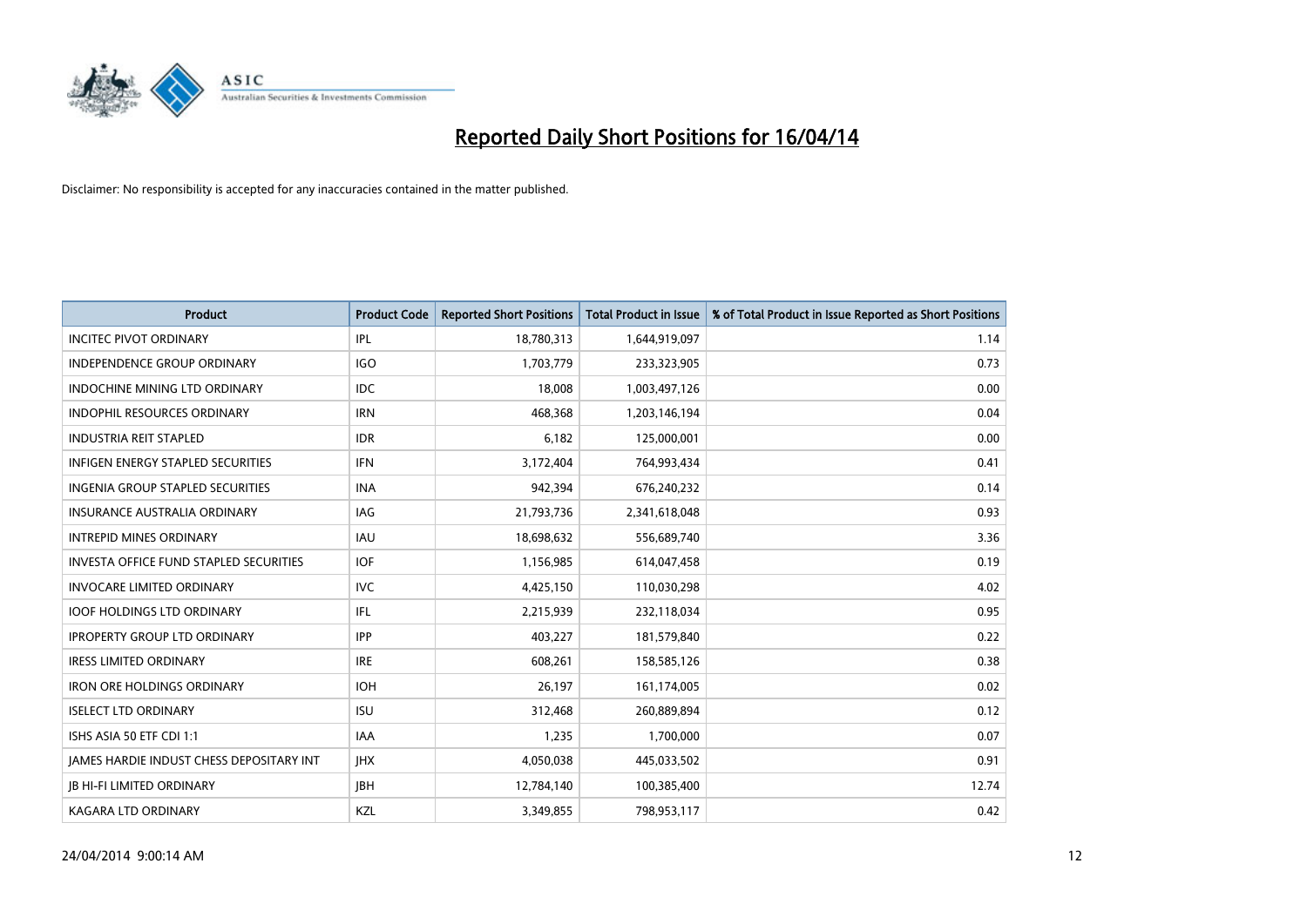

| <b>Product</b>                        | <b>Product Code</b> | <b>Reported Short Positions</b> | <b>Total Product in Issue</b> | % of Total Product in Issue Reported as Short Positions |
|---------------------------------------|---------------------|---------------------------------|-------------------------------|---------------------------------------------------------|
| KAROON GAS AUSTRALIA ORDINARY         | <b>KAR</b>          | 13,968,144                      | 255,841,581                   | 5.46                                                    |
| KATHMANDU HOLD LTD ORDINARY           | <b>KMD</b>          | 192,930                         | 200,473,338                   | 0.10                                                    |
| <b>KBL MINING LIMITED ORDINARY</b>    | <b>KBL</b>          | 1,820                           | 393,535,629                   | 0.00                                                    |
| KINGSGATE CONSOLID. ORDINARY          | <b>KCN</b>          | 23,097,215                      | 192,691,879                   | 11.99                                                   |
| KINGSROSE MINING LTD ORDINARY         | <b>KRM</b>          | 277,725                         | 358,611,493                   | 0.08                                                    |
| LEIGHTON HOLDINGS ORDINARY            | LEI                 | 11,347,043                      | 337,965,688                   | 3.36                                                    |
| LEND LEASE GROUP UNIT/ORD STAPLED     | LLC                 | 4,685,094                       | 577,475,833                   | 0.81                                                    |
| LIQUEFIED NATURAL ORDINARY            | LNG                 | 38,768                          | 355,829,015                   | 0.01                                                    |
| LONESTAR RESO LTD ORDINARY            | <b>LNR</b>          | 255,536                         | 697,187,211                   | 0.04                                                    |
| LYCOPODIUM LIMITED ORDINARY           | LYL                 | 1,001                           | 38,955,103                    | 0.00                                                    |
| LYNAS CORPORATION ORDINARY            | <b>LYC</b>          | 131,534,856                     | 1,961,185,594                 | 6.71                                                    |
| <b>M2 GRP LTD ORDINARY</b>            | <b>MTU</b>          | 14,998,190                      | 179,511,351                   | 8.36                                                    |
| <b>MACA LIMITED ORDINARY</b>          | <b>MLD</b>          | 191,245                         | 202,676,373                   | 0.09                                                    |
| <b>MACMAHON HOLDINGS ORDINARY</b>     | MAH                 | 701,143                         | 1,261,699,966                 | 0.06                                                    |
| MACO ATLAS ROADS GRP ORDINARY STAPLED | <b>MQA</b>          | 6,361,082                       | 487,230,540                   | 1.31                                                    |
| MACQUARIE GROUP LTD ORDINARY          | <b>MOG</b>          | 1,348,579                       | 321,074,750                   | 0.42                                                    |
| MAGELLAN FIN GRP LTD ORDINARY         | <b>MFG</b>          | 2,612,859                       | 157,268,525                   | 1.66                                                    |
| MATRIX C & E LTD ORDINARY             | <b>MCE</b>          | 2,901,253                       | 94,555,428                    | 3.07                                                    |
| MAVERICK DRILLING ORDINARY            | <b>MAD</b>          | 7,014,731                       | 533,885,763                   | 1.31                                                    |
| MAXITRANS INDUSTRIES ORDINARY         | <b>MXI</b>          | 343,231                         | 185,075,653                   | 0.19                                                    |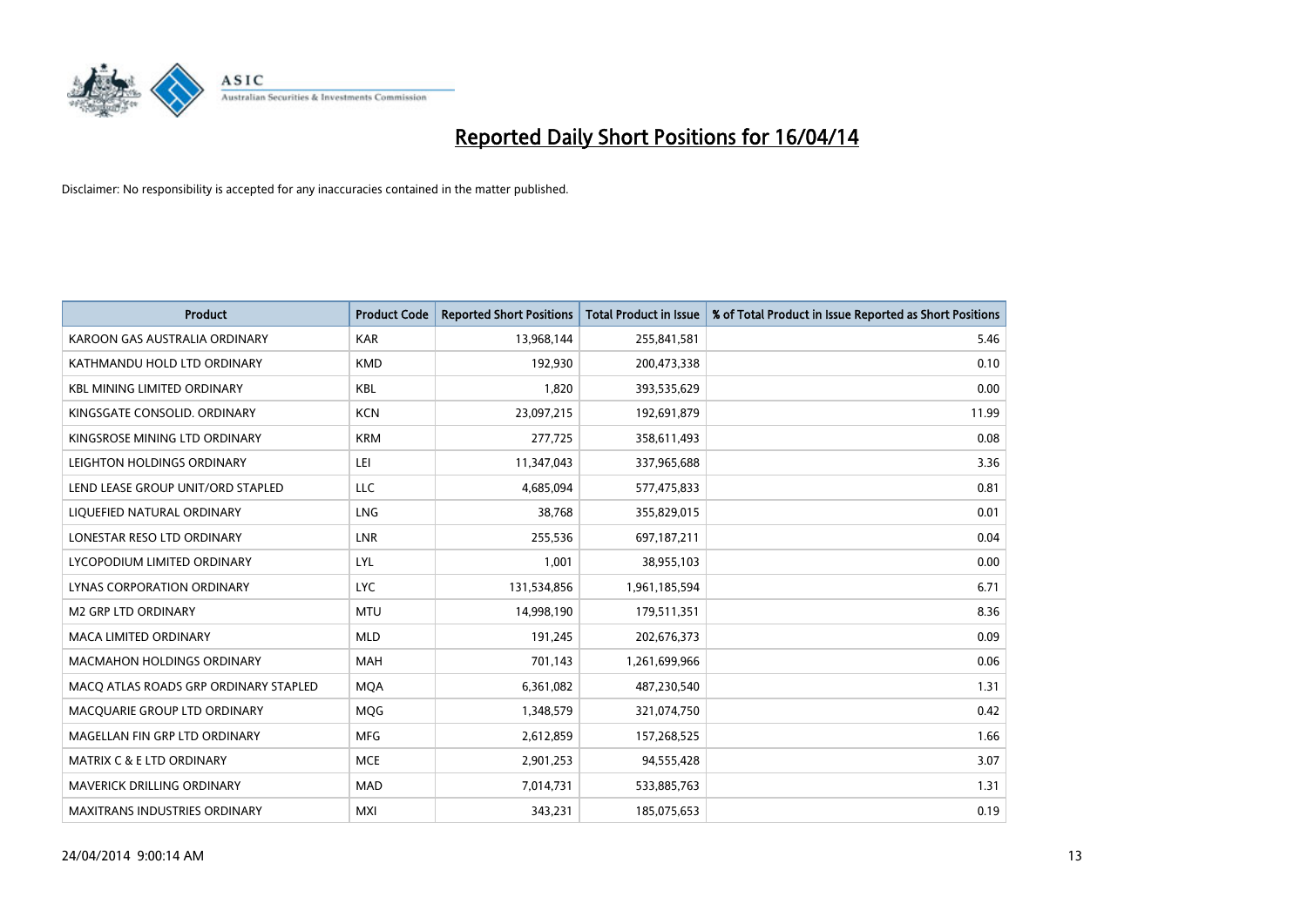

| <b>Product</b>                  | <b>Product Code</b> | <b>Reported Short Positions</b> | <b>Total Product in Issue</b> | % of Total Product in Issue Reported as Short Positions |
|---------------------------------|---------------------|---------------------------------|-------------------------------|---------------------------------------------------------|
| MAYNE PHARMA LTD ORDINARY       | <b>MYX</b>          | 895.061                         | 586,651,477                   | 0.15                                                    |
| <b>MCALEESE LTD ORDINARY</b>    | <b>MCS</b>          | 16,928                          | 287,365,502                   | 0.01                                                    |
| MCMILLAN SHAKESPEARE ORDINARY   | <b>MMS</b>          | 254,373                         | 74,523,965                    | 0.34                                                    |
| MCPHERSON'S LTD ORDINARY        | <b>MCP</b>          | 163,506                         | 93,994,381                    | 0.17                                                    |
| MEDUSA MINING LTD ORDINARY      | <b>MML</b>          | 5,342,323                       | 207,794,301                   | 2.57                                                    |
| MELBOURNE IT LIMITED ORDINARY   | <b>MLB</b>          | 3,450                           | 92,944,392                    | 0.00                                                    |
| <b>MERMAID MARINE ORDINARY</b>  | <b>MRM</b>          | 6,240,321                       | 366,741,299                   | 1.70                                                    |
| MESOBLAST LIMITED ORDINARY      | <b>MSB</b>          | 21,699,756                      | 321,210,394                   | 6.76                                                    |
| METALS X LIMITED ORDINARY       | <b>MLX</b>          | 608,273                         | 1,655,386,110                 | 0.04                                                    |
| METCASH LIMITED ORDINARY        | <b>MTS</b>          | 99,699,512                      | 888,338,048                   | 11.22                                                   |
| MIGHTY RIVER POWER ORDINARY     | <b>MYT</b>          | 3,675,711                       | 1,400,012,517                 | 0.26                                                    |
| MILLENNIUM MIN LTD ORDINARY     | <b>MOY</b>          | 2,316                           | 217,695,372                   | 0.00                                                    |
| MINCOR RESOURCES NL ORDINARY    | <b>MCR</b>          | 30,433                          | 188,208,274                   | 0.02                                                    |
| MINERAL DEPOSITS ORDINARY       | <b>MDL</b>          | 637,756                         | 103,538,786                   | 0.62                                                    |
| MINERAL RESOURCES, ORDINARY     | <b>MIN</b>          | 5,345,684                       | 186,556,246                   | 2.87                                                    |
| MINT WIRELESS ORDINARY          | <b>MNW</b>          | 1,148,216                       | 407,372,395                   | 0.28                                                    |
| MIRABELA NICKEL LTD ORDINARY    | <b>MBN</b>          | 18,855,648                      | 876,801,147                   | 2.15                                                    |
| MIRVAC GROUP STAPLED SECURITIES | <b>MGR</b>          | 789,703                         | 3,692,279,772                 | 0.02                                                    |
| MOBILE EMBRACE LTD ORDINARY     | <b>MBE</b>          | 1,794                           | 369,270,098                   | 0.00                                                    |
| MOLOPO ENERGY LTD ORDINARY      | <b>MPO</b>          | 268,667                         | 247,275,840                   | 0.11                                                    |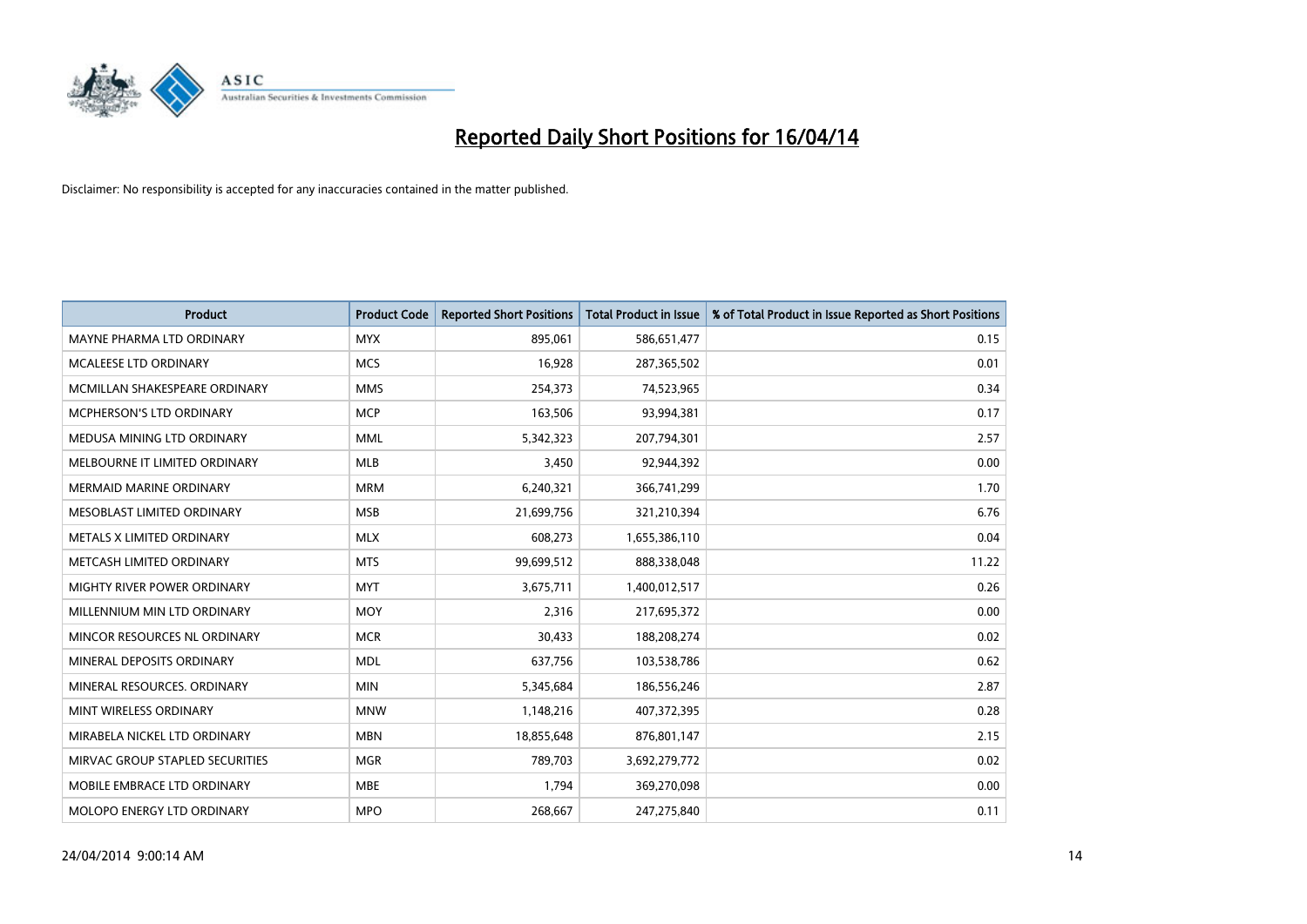

| <b>Product</b>                     | <b>Product Code</b> | <b>Reported Short Positions</b> | <b>Total Product in Issue</b> | % of Total Product in Issue Reported as Short Positions |
|------------------------------------|---------------------|---------------------------------|-------------------------------|---------------------------------------------------------|
| <b>MONADELPHOUS GROUP ORDINARY</b> | <b>MND</b>          | 12,045,072                      | 92,679,570                    | 13.00                                                   |
| MORTGAGE CHOICE LTD ORDINARY       | MOC                 | 3,976                           | 123,780,387                   | 0.00                                                    |
| <b>MOUNT GIBSON IRON ORDINARY</b>  | <b>MGX</b>          | 12,634,196                      | 1,090,584,232                 | 1.16                                                    |
| MULTIPLEX SITES SITES              | <b>MXUPA</b>        | 1,670                           | 4,500,000                     | 0.04                                                    |
| MURCHISON METALS LTD ORDINARY      | <b>MMX</b>          | 216,291                         | 450,497,346                   | 0.05                                                    |
| MYER HOLDINGS LTD ORDINARY         | <b>MYR</b>          | 62,836,328                      | 585,684,551                   | 10.73                                                   |
| NANOSONICS LIMITED ORDINARY        | <b>NAN</b>          | 193,539                         | 263,798,826                   | 0.07                                                    |
| NATIONAL AUST, BANK ORDINARY       | <b>NAB</b>          | 5,935,470                       | 2,353,771,760                 | 0.25                                                    |
| NATIONAL STORAGE STAPLED           | <b>NSR</b>          | 1,327,460                       | 244,897,097                   | 0.54                                                    |
| NAVITAS LIMITED ORDINARY           | <b>NVT</b>          | 2,926,707                       | 375,712,581                   | 0.78                                                    |
| NEARMAP LTD ORDINARY               | <b>NEA</b>          | 63,090                          | 337,346,101                   | 0.02                                                    |
| NEON ENERGY LIMITED ORDINARY       | <b>NEN</b>          | 242,166                         | 553,037,848                   | 0.04                                                    |
| NEW HOPE CORPORATION ORDINARY      | <b>NHC</b>          | 791,946                         | 830,933,112                   | 0.10                                                    |
| NEWCREST MINING ORDINARY           | <b>NCM</b>          | 6,347,502                       | 766,510,971                   | 0.83                                                    |
| NEWS CORP A NON-VOTING CDI         | <b>NWSLV</b>        | 407,744                         | 3,115,091                     | 13.09                                                   |
| NEWS CORP B VOTING CDI             | <b>NWS</b>          | 2,252,353                       | 20,237,280                    | 11.13                                                   |
| NEWSAT LIMITED ORDINARY            | <b>NWT</b>          | 5,885,678                       | 612,199,841                   | 0.96                                                    |
| NEXTDC LIMITED ORDINARY            | <b>NXT</b>          | 11,019,634                      | 193,154,486                   | 5.71                                                    |
| NEXUS ENERGY LIMITED ORDINARY      | <b>NXS</b>          | 1,462,101                       | 1,330,219,459                 | 0.11                                                    |
| NIB HOLDINGS LIMITED ORDINARY      | <b>NHF</b>          | 3,392,108                       | 439,004,182                   | 0.77                                                    |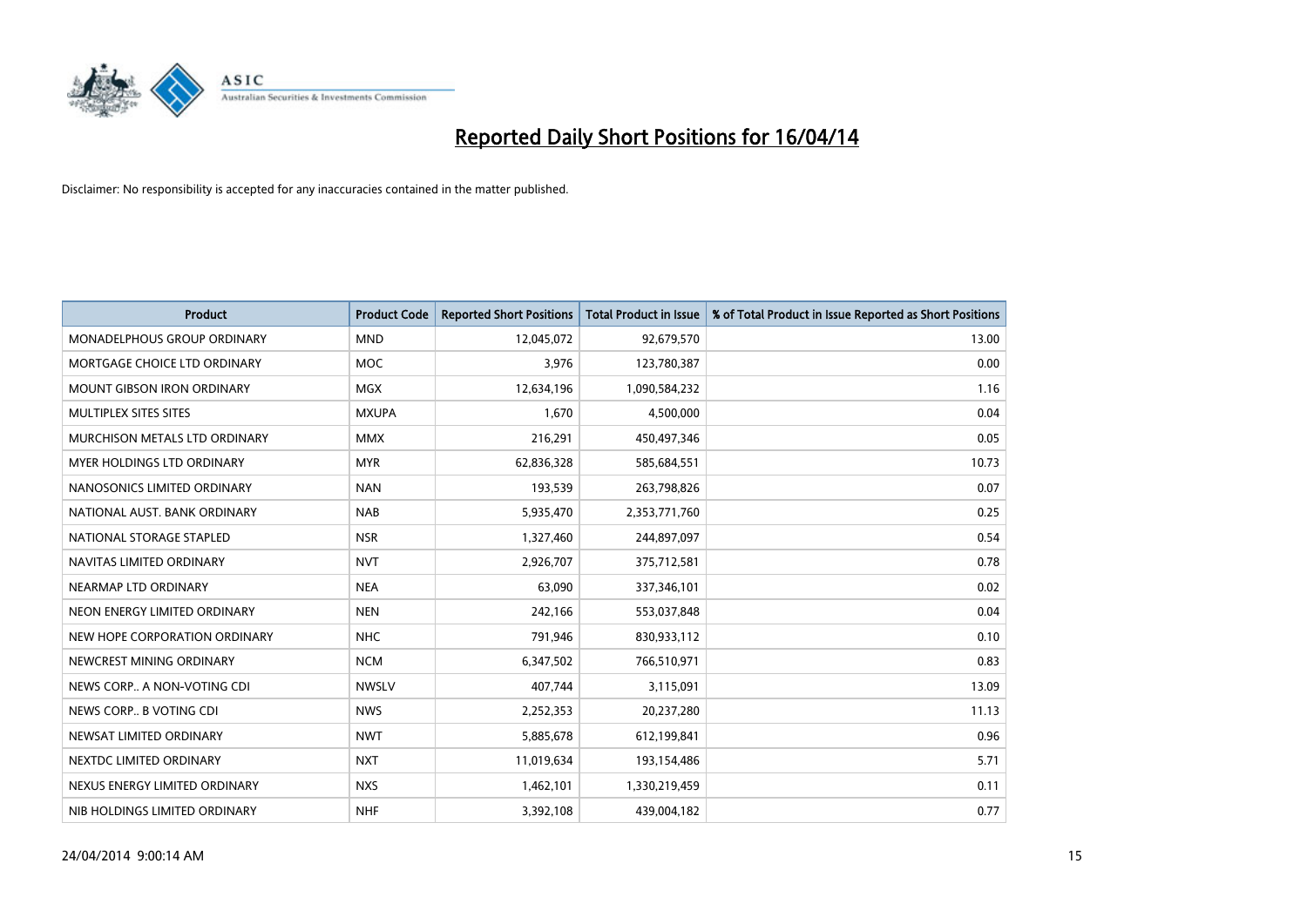

| <b>Product</b>                        | <b>Product Code</b> | <b>Reported Short Positions</b> | <b>Total Product in Issue</b> | % of Total Product in Issue Reported as Short Positions |
|---------------------------------------|---------------------|---------------------------------|-------------------------------|---------------------------------------------------------|
| NICK SCALI LIMITED ORDINARY           | <b>NCK</b>          | 2,001                           | 81,000,000                    | 0.00                                                    |
| NIDO PETROLEUM ORDINARY               | <b>NDO</b>          | 47,402                          | 2,048,317,635                 | 0.00                                                    |
| NINE ENTERTAINMENT ORDINARY           | <b>NEC</b>          | 11,637,151                      | 940,295,023                   | 1.24                                                    |
| NOBLE MINERAL RES ORDINARY            | <b>NMG</b>          | 2,365,726                       | 666,397,952                   | 0.36                                                    |
| NORTHERN IRON LTD ORDINARY            | <b>NFE</b>          | 13,000                          | 484,405,314                   | 0.00                                                    |
| NORTHERN STAR ORDINARY                | <b>NST</b>          | 1,855,228                       | 578,591,915                   | 0.32                                                    |
| NOVOGEN LIMITED ORDINARY              | <b>NRT</b>          | 164,193                         | 168,557,834                   | 0.10                                                    |
| NRW HOLDINGS LIMITED ORDINARY         | <b>NWH</b>          | 16,879,363                      | 278,888,011                   | 6.05                                                    |
| NUCOAL RESOURCES LTD ORDINARY         | <b>NCR</b>          | 1                               | 768,612,354                   | 0.00                                                    |
| NUFARM LIMITED ORDINARY               | <b>NUF</b>          | 15,682,503                      | 263,725,895                   | 5.95                                                    |
| OAKTON LIMITED ORDINARY               | <b>OKN</b>          | 30,002                          | 89,990,235                    | 0.03                                                    |
| OCEANAGOLD CORP. CHESS DEPOSITARY INT | <b>OGC</b>          | 3,755,687                       | 300,567,377                   | 1.25                                                    |
| OCEANIA CAPITAL LTD ORDINARY          | <b>OCP</b>          | $\mathbf{1}$                    | 35,307,209                    | 0.00                                                    |
| OIL SEARCH LTD ORDINARY               | OSH                 | 11,913,220                      | 1,496,692,453                 | 0.80                                                    |
| OM HOLDINGS LIMITED ORDINARY          | <b>OMH</b>          | 1,926,708                       | 733,423,337                   | 0.26                                                    |
| ORICA LIMITED ORDINARY                | ORI                 | 6,910,982                       | 370,924,362                   | 1.86                                                    |
| ORIGIN ENERGY ORDINARY                | ORG                 | 6,675,117                       | 1,103,645,753                 | 0.60                                                    |
| OROCOBRE LIMITED ORDINARY             | <b>ORE</b>          | 2,147,395                       | 132,041,911                   | 1.63                                                    |
| ORORA LIMITED ORDINARY                | <b>ORA</b>          | 1,661,431                       | 1,206,684,923                 | 0.14                                                    |
| OROTONGROUP LIMITED ORDINARY          | ORL                 | 200,949                         | 40,880,902                    | 0.49                                                    |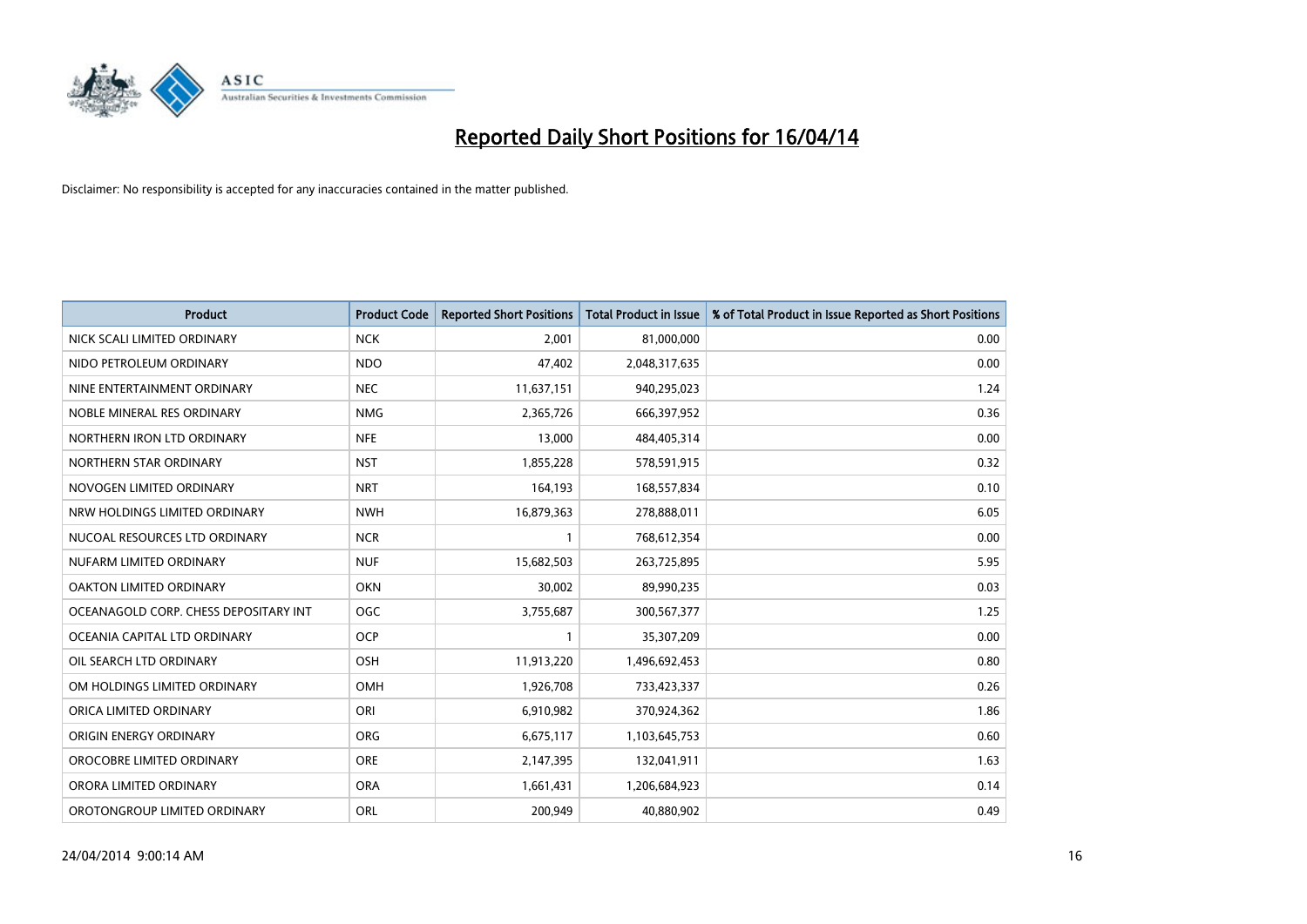

| <b>Product</b>                | <b>Product Code</b> | <b>Reported Short Positions</b> | <b>Total Product in Issue</b> | % of Total Product in Issue Reported as Short Positions |
|-------------------------------|---------------------|---------------------------------|-------------------------------|---------------------------------------------------------|
| OTTO ENERGY LIMITED ORDINARY  | <b>OEL</b>          | 928,428                         | 1,149,290,071                 | 0.08                                                    |
| OZ MINERALS ORDINARY          | OZL                 | 12,667,948                      | 303,470,022                   | 4.17                                                    |
| OZFOREX GROUP LTD ORDINARY    | <b>OFX</b>          | 3,554,304                       | 240,000,000                   | 1.48                                                    |
| PACIFIC BRANDS ORDINARY       | <b>PBG</b>          | 14,763,910                      | 917,226,291                   | 1.61                                                    |
| PACT GROUP HLDGS LTD ORDINARY | <b>PGH</b>          | 2,723,320                       | 294,097,961                   | 0.93                                                    |
| PALADIN ENERGY LTD ORDINARY   | <b>PDN</b>          | 91,901,668                      | 964, 367, 284                 | 9.53                                                    |
| PANAUST LIMITED ORDINARY      | <b>PNA</b>          | 4,122,617                       | 635,580,654                   | 0.65                                                    |
| PANORAMIC RESOURCES ORDINARY  | PAN                 | 666,764                         | 322,275,824                   | 0.21                                                    |
| PANTERRA GOLD LTD ORDINARY    | PGI                 | $\mathbf{1}$                    | 772,781,012                   | 0.00                                                    |
| PAPERLINX LIMITED ORDINARY    | <b>PPX</b>          | 45,095                          | 665, 181, 261                 | 0.01                                                    |
| PAPILLON RES LTD ORDINARY     | <b>PIR</b>          | 11,703,190                      | 341,294,210                   | 3.43                                                    |
| PATTIES FOODS LTD ORDINARY    | PFL                 | 10,001                          | 139,144,338                   | 0.01                                                    |
| PEET LIMITED ORDINARY         | <b>PPC</b>          | 325,310                         | 433,389,348                   | 0.08                                                    |
| PERPETUAL LIMITED ORDINARY    | PPT                 | 1,277,320                       | 46,574,426                    | 2.74                                                    |
| PERSEUS MINING LTD ORDINARY   | PRU                 | 14,440,479                      | 526,656,401                   | 2.74                                                    |
| PHARMAXIS LTD ORDINARY        | <b>PXS</b>          | 408,118                         | 309,514,849                   | 0.13                                                    |
| PHOSPHAGENICS LTD. ORDINARY   | POH                 | 50,000                          | 1,020,465,957                 | 0.00                                                    |
| PLATINUM ASSET ORDINARY       | <b>PTM</b>          | 47,727                          | 580,283,095                   | 0.01                                                    |
| PLATINUM AUSTRALIA ORDINARY   | <b>PLA</b>          | 836,127                         | 504,968,043                   | 0.17                                                    |
| PLATINUM CAPITAL LTD ORDINARY | <b>PMC</b>          | 6,676                           | 231,071,933                   | 0.00                                                    |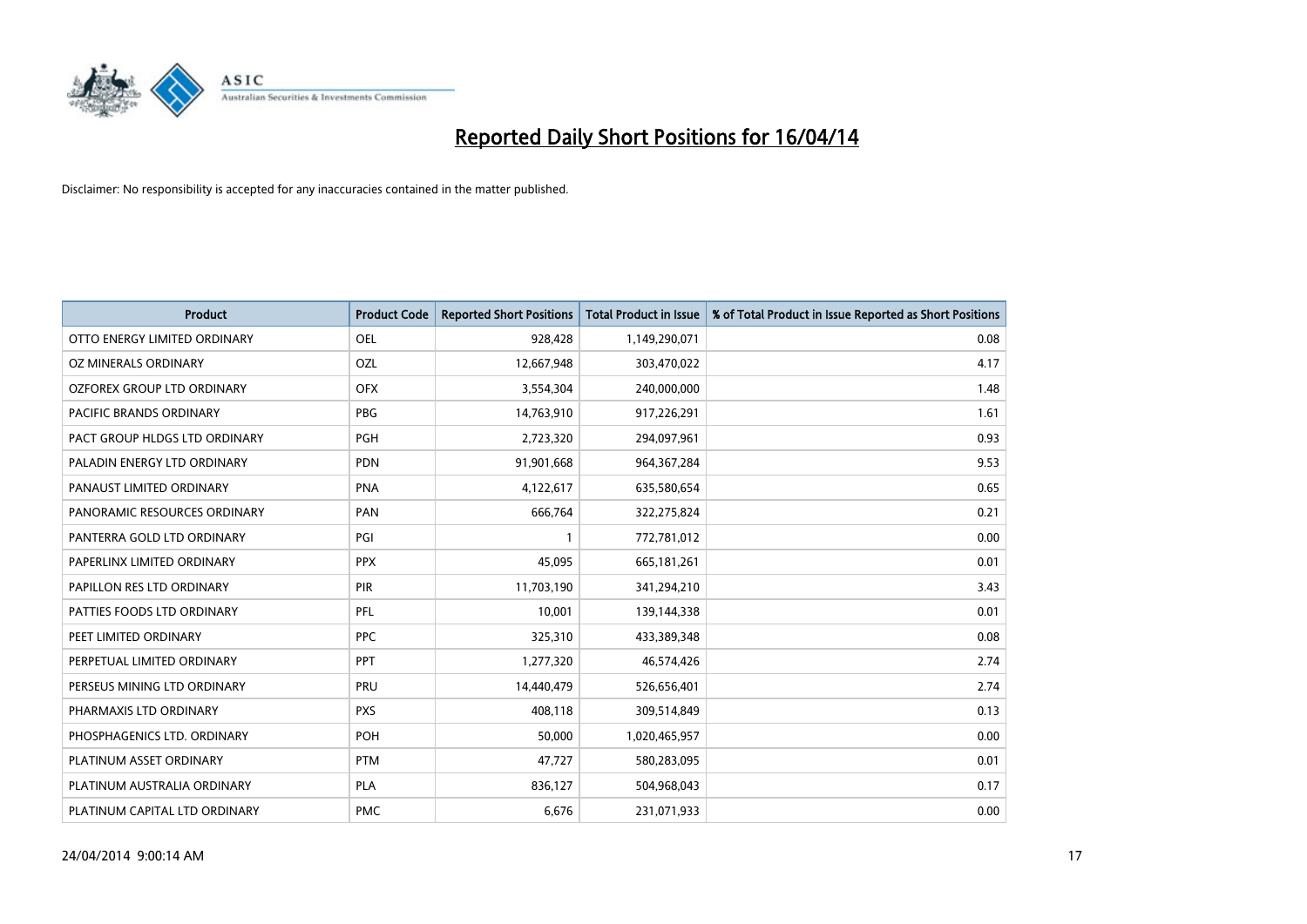

| <b>Product</b>                      | <b>Product Code</b> | <b>Reported Short Positions</b> | <b>Total Product in Issue</b> | % of Total Product in Issue Reported as Short Positions |
|-------------------------------------|---------------------|---------------------------------|-------------------------------|---------------------------------------------------------|
| PMP LIMITED ORDINARY                | <b>PMP</b>          | 1,584,873                       | 323,781,124                   | 0.49                                                    |
| POSEIDON NICK LTD ORDINARY          | <b>POS</b>          | 496,239                         | 466,759,315                   | 0.11                                                    |
| PRANA BIOTECHNOLOGY ORDINARY        | PBT                 | 958,496                         | 488,646,960                   | 0.20                                                    |
| PREMIER INVESTMENTS ORDINARY        | <b>PMV</b>          | 90,864                          | 155,314,874                   | 0.06                                                    |
| PRIMA BIOMED LTD ORDINARY           | <b>PRR</b>          | 778,265                         | 1,228,709,341                 | 0.06                                                    |
| PRIMARY HEALTH CARE ORDINARY        | PRY                 | 13,576,404                      | 505,659,944                   | 2.68                                                    |
| PRIME MEDIA GRP LTD ORDINARY        | <b>PRT</b>          | 211,349                         | 366,330,303                   | 0.06                                                    |
| PROGRAMMED ORDINARY                 | <b>PRG</b>          | 33,967                          | 118,253,992                   | 0.03                                                    |
| PURA VIDA ENERGY NL ORDINARY        | <b>PVD</b>          | 36,537                          | 127,168,198                   | 0.03                                                    |
| <b>QANTAS AIRWAYS ORDINARY</b>      | QAN                 | 66,920,548                      | 2,196,330,250                 | 3.05                                                    |
| <b>OBE INSURANCE GROUP ORDINARY</b> | <b>OBE</b>          | 16,379,517                      | 1,253,883,293                 | 1.31                                                    |
| ORXPHARMA LTD ORDINARY              | QRX                 | 304,454                         | 164,190,969                   | 0.19                                                    |
| <b>QUBE HOLDINGS LTD ORDINARY</b>   | <b>QUB</b>          | 27,531,628                      | 1,028,551,156                 | 2.68                                                    |
| RAMELIUS RESOURCES ORDINARY         | <b>RMS</b>          | 12,110                          | 365,600,380                   | 0.00                                                    |
| RAMSAY HEALTH CARE ORDINARY         | <b>RHC</b>          | 1,548,404                       | 202,081,252                   | 0.77                                                    |
| RCG CORPORATION LTD ORDINARY        | <b>RCG</b>          | 225,147                         | 263,808,625                   | 0.09                                                    |
| <b>RCR TOMLINSON ORDINARY</b>       | <b>RCR</b>          | 236,200                         | 136,989,238                   | 0.17                                                    |
| <b>REA GROUP ORDINARY</b>           | <b>REA</b>          | 965,548                         | 131,714,699                   | 0.73                                                    |
| <b>RECALL HOLDINGS LTD ORDINARY</b> | <b>REC</b>          | 2,789,713                       | 312,836,448                   | 0.89                                                    |
| RECKON LIMITED ORDINARY             | <b>RKN</b>          | 1,516,454                       | 126,913,066                   | 1.19                                                    |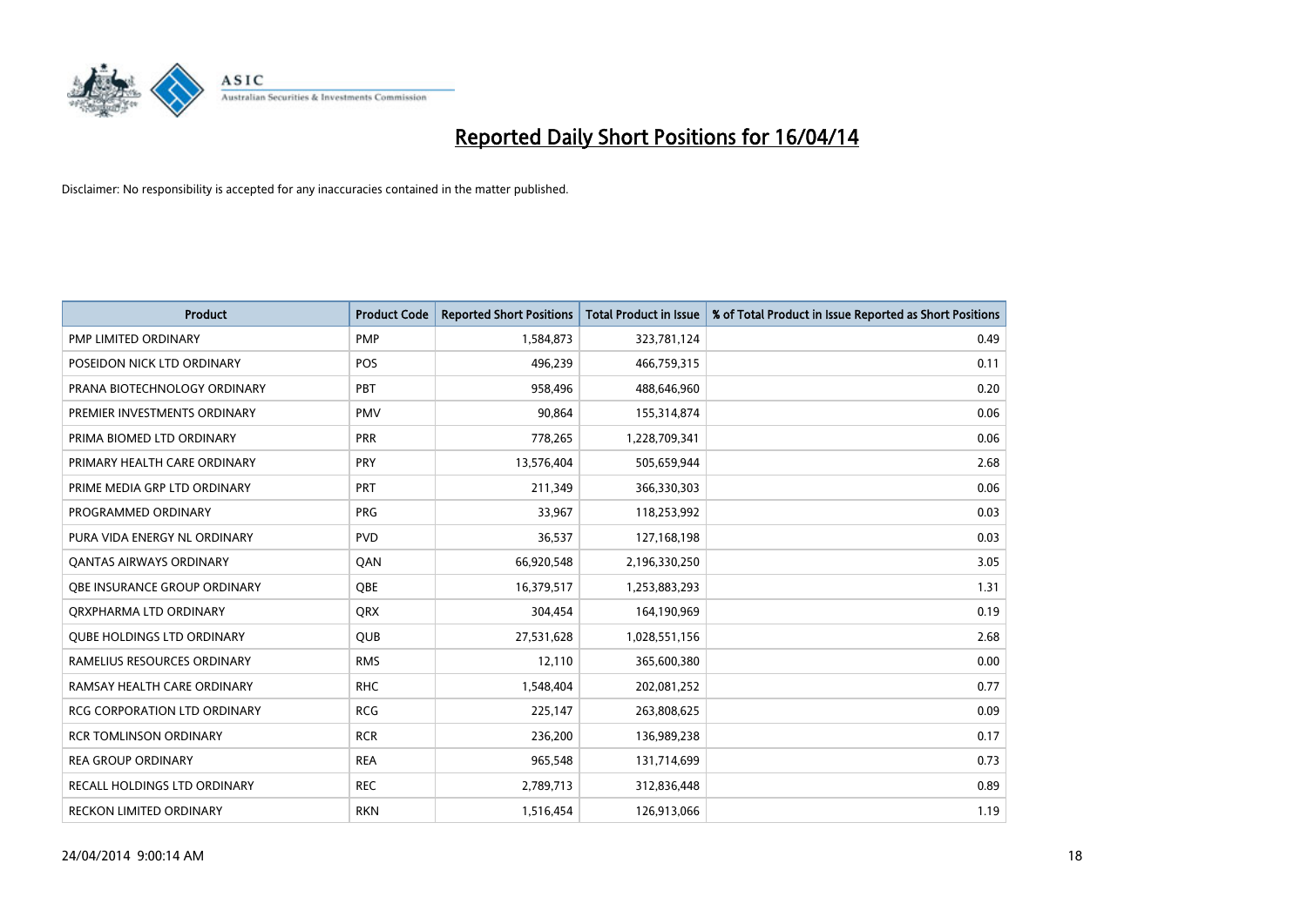

| <b>Product</b>                      | <b>Product Code</b> | <b>Reported Short Positions</b> | <b>Total Product in Issue</b> | % of Total Product in Issue Reported as Short Positions |
|-------------------------------------|---------------------|---------------------------------|-------------------------------|---------------------------------------------------------|
| <b>RED 5 LIMITED ORDINARY</b>       | <b>RED</b>          | 1,480,951                       | 759,451,008                   | 0.20                                                    |
| RED FORK ENERGY ORDINARY            | <b>RFE</b>          | 1,946,339                       | 501,051,719                   | 0.39                                                    |
| REDBANK ENERGY LTD ORDINARY         | AEJ                 | 13                              | 786,287                       | 0.00                                                    |
| REECE AUSTRALIA LTD. ORDINARY       | <b>REH</b>          | 272                             | 99,600,000                    | 0.00                                                    |
| REED RESOURCES LTD ORDINARY         | <b>RDR</b>          | 250,000                         | 523,453,895                   | 0.05                                                    |
| <b>REGIS RESOURCES ORDINARY</b>     | <b>RRL</b>          | 29,470,610                      | 499,744,095                   | 5.90                                                    |
| RESMED INC CDI 10:1                 | <b>RMD</b>          | 37,958,845                      | 1,415,926,590                 | 2.68                                                    |
| RESOLUTE MINING ORDINARY            | <b>RSG</b>          | 13,905,881                      | 641,189,223                   | 2.17                                                    |
| <b>RESOURCE GENERATION ORDINARY</b> | <b>RES</b>          | 224,301                         | 581,380,338                   | 0.04                                                    |
| RETAIL FOOD GROUP ORDINARY          | <b>RFG</b>          | 4,580,028                       | 144,868,508                   | 3.16                                                    |
| REX MINERALS LIMITED ORDINARY       | <b>RXM</b>          | 660,804                         | 216,907,284                   | 0.30                                                    |
| RIO TINTO LIMITED ORDINARY          | <b>RIO</b>          | 3,265,619                       | 435,758,720                   | 0.75                                                    |
| ROC OIL COMPANY ORDINARY            | <b>ROC</b>          | 606,202                         | 687,618,400                   | 0.09                                                    |
| ROYAL WOLF HOLDINGS ORDINARY        | <b>RWH</b>          | 192,532                         | 100,387,052                   | 0.19                                                    |
| <b>RURALCO HOLDINGS ORDINARY</b>    | <b>RHL</b>          | 1,000                           | 77,291,069                    | 0.00                                                    |
| RXP SERVICES LTD ORDINARY           | <b>RXP</b>          | 1,299                           | 133,028,367                   | 0.00                                                    |
| SAI GLOBAL LIMITED ORDINARY         | SAI                 | 11,078,551                      | 210,793,906                   | 5.26                                                    |
| SALMAT LIMITED ORDINARY             | <b>SLM</b>          | 788                             | 159,812,799                   | 0.00                                                    |
| SAMSON OIL & GAS LTD ORDINARY       | SSN                 | 14,408,000                      | 2,547,627,193                 | 0.57                                                    |
| SANDFIRE RESOURCES ORDINARY         | <b>SFR</b>          | 848,988                         | 155,640,968                   | 0.55                                                    |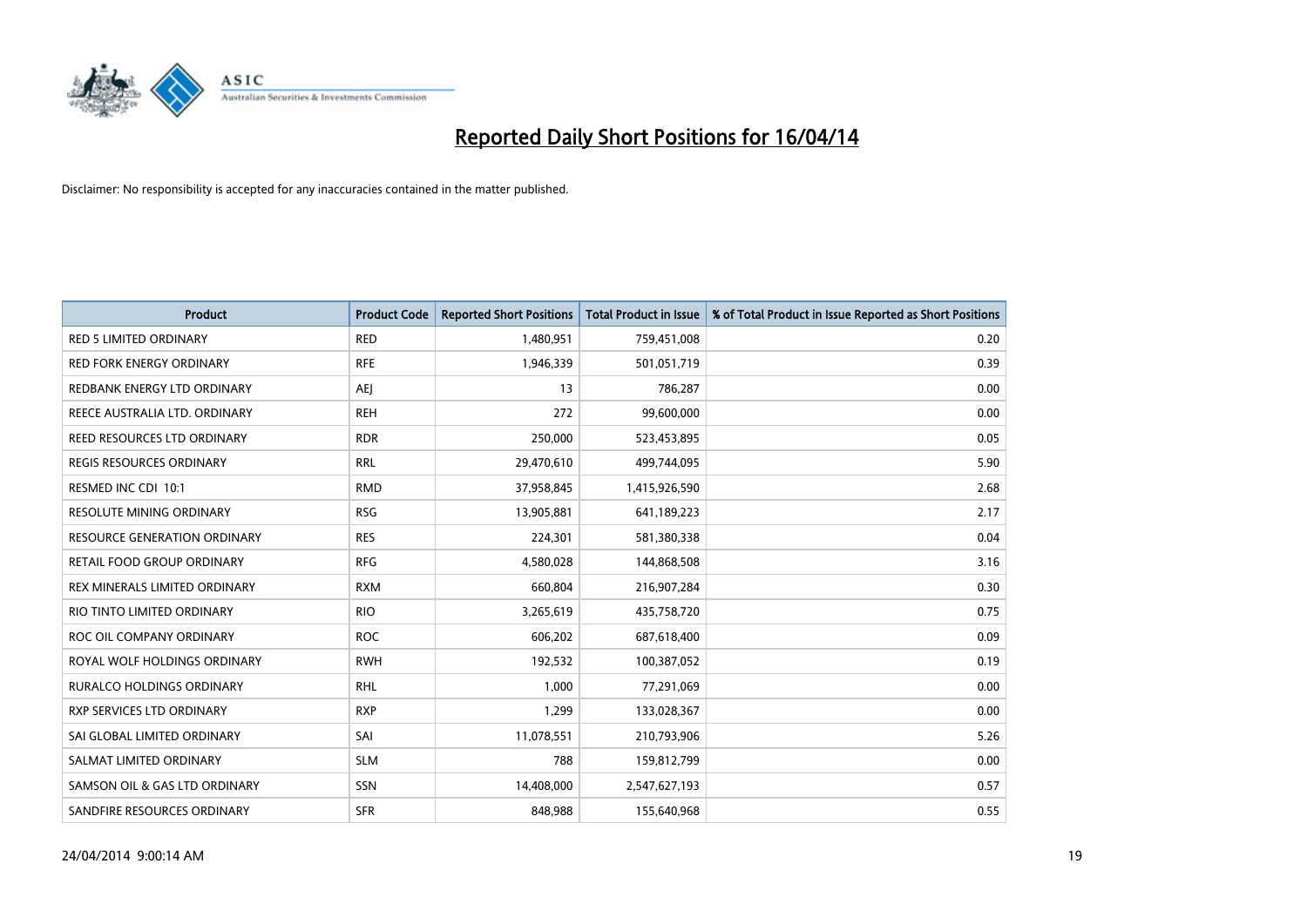

| <b>Product</b>                           | <b>Product Code</b> | <b>Reported Short Positions</b> | <b>Total Product in Issue</b> | % of Total Product in Issue Reported as Short Positions |
|------------------------------------------|---------------------|---------------------------------|-------------------------------|---------------------------------------------------------|
| <b>SANTOS LTD ORDINARY</b>               | <b>STO</b>          | 7,094,816                       | 975,314,977                   | 0.73                                                    |
| SARACEN MINERAL ORDINARY                 | <b>SAR</b>          | 595,671                         | 792,784,738                   | 0.08                                                    |
| SCA PROPERTY GROUP STAPLED SECURITIES    | SCP                 | 45,572,531                      | 648,628,320                   | 7.03                                                    |
| SEDGMAN LIMITED ORDINARY                 | <b>SDM</b>          | 198,000                         | 227,059,277                   | 0.09                                                    |
| SEEK LIMITED ORDINARY                    | <b>SEK</b>          | 7,503,549                       | 340,384,875                   | 2.20                                                    |
| SELECT HARVESTS ORDINARY                 | <b>SHV</b>          | 15,589                          | 57,815,720                    | 0.03                                                    |
| SENEX ENERGY LIMITED ORDINARY            | SXY                 | 7,463,196                       | 1,145,058,917                 | 0.65                                                    |
| SERVCORP LIMITED ORDINARY                | SRV                 | 31,283                          | 98,432,275                    | 0.03                                                    |
| SERVICE STREAM ORDINARY                  | <b>SSM</b>          | 30                              | 326,943,570                   | 0.00                                                    |
| SEVEN GROUP HOLDINGS ORDINARY            | <b>SVW</b>          | 59,225                          | 307,356,159                   | 0.02                                                    |
| SEVEN WEST MEDIA LTD ORDINARY            | <b>SWM</b>          | 6,929,445                       | 999,160,872                   | 0.69                                                    |
| SG FLEET GROUP LTD ORDINARY              | SGF                 | 19,726                          | 242,691,826                   | 0.01                                                    |
| SIGMA PHARMACEUTICAL ORDINARY            | <b>SIP</b>          | 11,609,796                      | 1,125,026,719                 | 1.03                                                    |
| SILEX SYSTEMS ORDINARY                   | <b>SLX</b>          | 2,884,842                       | 170,367,734                   | 1.69                                                    |
| SILVER CHEF LIMITED ORDINARY             | SIV                 | 119,936                         | 29,333,629                    | 0.41                                                    |
| SILVER LAKE RESOURCE ORDINARY            | <b>SLR</b>          | 22,592,111                      | 503,233,971                   | 4.49                                                    |
| SIMS METAL MGMT LTD ORDINARY             | SGM                 | 13,891,985                      | 204,468,597                   | 6.79                                                    |
| SINGAPORE TELECOMM. CHESS DEPOSITARY INT | SGT                 | 6,416,046                       | 149,099,508                   | 4.30                                                    |
| SINO GAS ENERGY ORDINARY                 | <b>SEH</b>          | 1,524,338                       | 1,530,457,040                 | 0.10                                                    |
| SIRIUS RESOURCES NL ORDINARY             | <b>SIR</b>          | 11,466,364                      | 261,980,167                   | 4.38                                                    |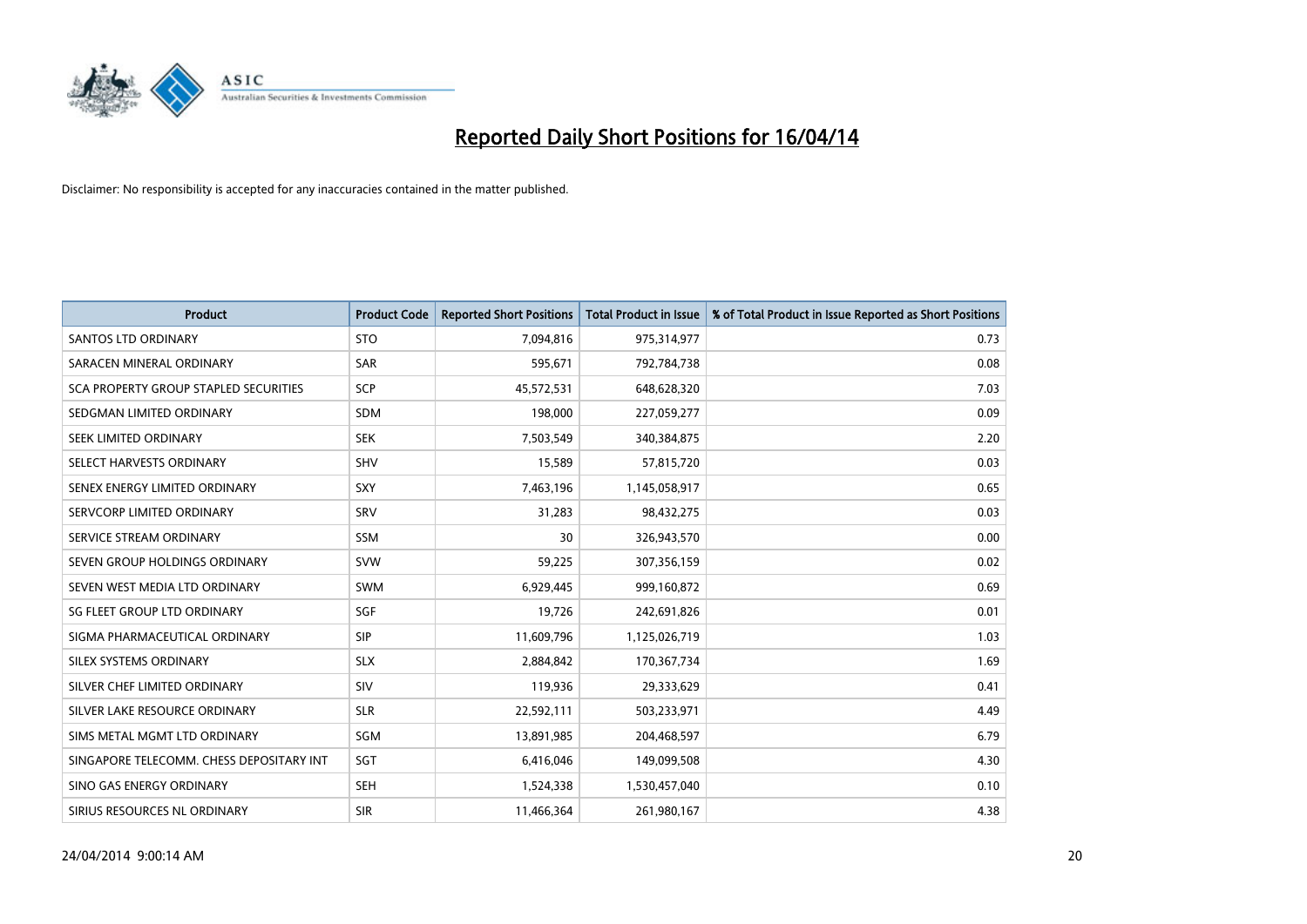

| <b>Product</b>                           | <b>Product Code</b> | <b>Reported Short Positions</b> | <b>Total Product in Issue</b> | % of Total Product in Issue Reported as Short Positions |
|------------------------------------------|---------------------|---------------------------------|-------------------------------|---------------------------------------------------------|
| SIRTEX MEDICAL ORDINARY                  | <b>SRX</b>          | 28,227                          | 56,108,439                    | 0.05                                                    |
| SKILLED GROUP LTD ORDINARY               | <b>SKE</b>          | 4,124,613                       | 235,254,496                   | 1.75                                                    |
| <b>SKY NETWORK ORDINARY</b>              | <b>SKT</b>          | 79,769                          | 389,139,785                   | 0.02                                                    |
| SKYCITY ENT GRP LTD ORDINARY             | <b>SKC</b>          | 376,959                         | 582,088,094                   | 0.06                                                    |
| <b>SLATER &amp; GORDON ORDINARY</b>      | SGH                 | 5,373,820                       | 203,821,542                   | 2.64                                                    |
| SMS MANAGEMENT, ORDINARY                 | <b>SMX</b>          | 2,012,653                       | 70,099,763                    | 2.87                                                    |
| SONIC HEALTHCARE ORDINARY                | <b>SHL</b>          | 4,156,923                       | 400,811,556                   | 1.04                                                    |
| SOUL PATTINSON (W.H) ORDINARY            | SOL                 | 18,392                          | 239,395,320                   | 0.01                                                    |
| SOUTH BOULDER MINES ORDINARY             | <b>STB</b>          | 1                               | 128,827,826                   | 0.00                                                    |
| SP AUSNET STAPLED SECURITIES             | <b>SPN</b>          | 72,031,431                      | 3,386,607,080                 | 2.13                                                    |
| SPARK INFRASTRUCTURE STAPLED US PROHIBT. | SKI                 | 44,521,295                      | 1,326,734,264                 | 3.36                                                    |
| SPDR 200 FUND ETF UNITS                  | <b>STW</b>          | 20,000                          | 45,026,368                    | 0.04                                                    |
| SPDR 200 RESOURCES ETF UNITS             | <b>OZR</b>          | 11,093                          | 1,601,962                     | 0.69                                                    |
| SPDR SMALL ORDS ETF UNITS                | SSO                 | 130,103                         | 801,304                       | 16.24                                                   |
| SPECIALTY FASHION ORDINARY               | <b>SFH</b>          | 50,001                          | 192,236,121                   | 0.03                                                    |
| ST BARBARA LIMITED ORDINARY              | SBM                 | 29,912,446                      | 488,074,077                   | 6.13                                                    |
| STARPHARMA HOLDINGS ORDINARY             | SPL                 | 15,195,534                      | 284,664,680                   | 5.34                                                    |
| STEADFAST GROUP LTD ORDINARY             | <b>SDF</b>          | 1,831,577                       | 500,971,408                   | 0.37                                                    |
| STH AMERICAN FERRO ORDINARY              | <b>SFZ</b>          | 98,133                          | 409,147,659                   | 0.02                                                    |
| STH CRS ELECT ENGNR ORDINARY             | <b>SXE</b>          | 19,573                          | 161,523,130                   | 0.01                                                    |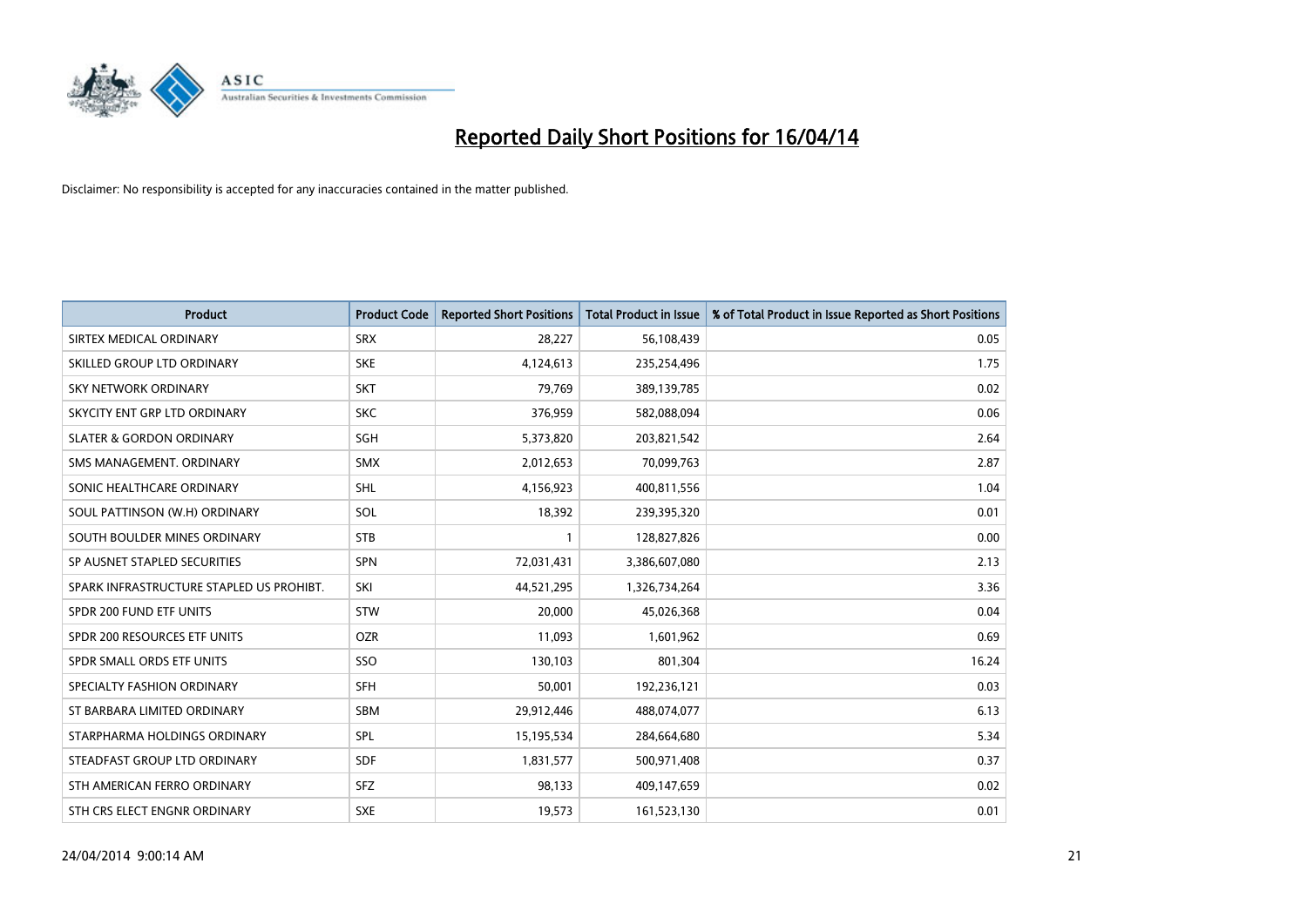

| <b>Product</b>                       | <b>Product Code</b> | <b>Reported Short Positions</b> | <b>Total Product in Issue</b> | % of Total Product in Issue Reported as Short Positions |
|--------------------------------------|---------------------|---------------------------------|-------------------------------|---------------------------------------------------------|
| STHN CROSS MEDIA ORDINARY            | <b>SXL</b>          | 17,920,571                      | 705,246,986                   | 2.54                                                    |
| STOCKLAND UNITS/ORD STAPLED          | SGP                 | 10,096,996                      | 2,326,978,560                 | 0.43                                                    |
| STRAITS RES LTD. ORDINARY            | SRO                 | 28,747                          | 1,217,730,293                 | 0.00                                                    |
| STW COMMUNICATIONS ORDINARY          | SGN                 | 1,172,553                       | 403,828,512                   | 0.29                                                    |
| <b>SUNCORP GROUP LTD ORDINARY</b>    | <b>SUN</b>          | 10,899,717                      | 1,286,600,980                 | 0.85                                                    |
| SUNDANCE ENERGY ORDINARY             | <b>SEA</b>          | 9,706,979                       | 547,384,195                   | 1.77                                                    |
| SUNDANCE RESOURCES ORDINARY          | SDL                 | 86,564,561                      | 3,079,369,367                 | 2.81                                                    |
| SUNLAND GROUP LTD ORDINARY           | <b>SDG</b>          | 80,391                          | 181,710,087                   | 0.04                                                    |
| SUPER RET REP LTD ORDINARY           | <b>SUL</b>          | 3,372,762                       | 196,731,620                   | 1.71                                                    |
| SYD AIRPORT STAPLED US PROHIBIT.     | SYD                 | 14,696,881                      | 2,216,216,041                 | 0.66                                                    |
| SYRAH RESOURCES ORDINARY             | <b>SYR</b>          | 5,929,703                       | 162,475,614                   | 3.65                                                    |
| <b>TABCORP HOLDINGS LTD ORDINARY</b> | <b>TAH</b>          | 17,755,280                      | 762,954,019                   | 2.33                                                    |
| TANAMI GOLD NL ORDINARY              | <b>TAM</b>          | 1,101                           | 1,175,097,046                 | 0.00                                                    |
| TAP OIL LIMITED ORDINARY             | <b>TAP</b>          | 54,866                          | 242,237,221                   | 0.02                                                    |
| TASSAL GROUP LIMITED ORDINARY        | <b>TGR</b>          | 160,326                         | 146,507,029                   | 0.11                                                    |
| TATTS GROUP LTD ORDINARY             | <b>TTS</b>          | 10,817,106                      | 1,434,447,341                 | 0.75                                                    |
| TECHNOLOGY ONE ORDINARY              | <b>TNE</b>          | 381,561                         | 307,751,455                   | 0.12                                                    |
| TELECOM CORPORATION ORDINARY         | <b>TEL</b>          | 10,218,006                      | 1,828,530,844                 | 0.56                                                    |
| TELSTRA CORPORATION, ORDINARY        | <b>TLS</b>          | 8,770,082                       | 12,443,074,357                | 0.07                                                    |
| TEN NETWORK HOLDINGS ORDINARY        | <b>TEN</b>          | 159,029,899                     | 2,630,984,596                 | 6.04                                                    |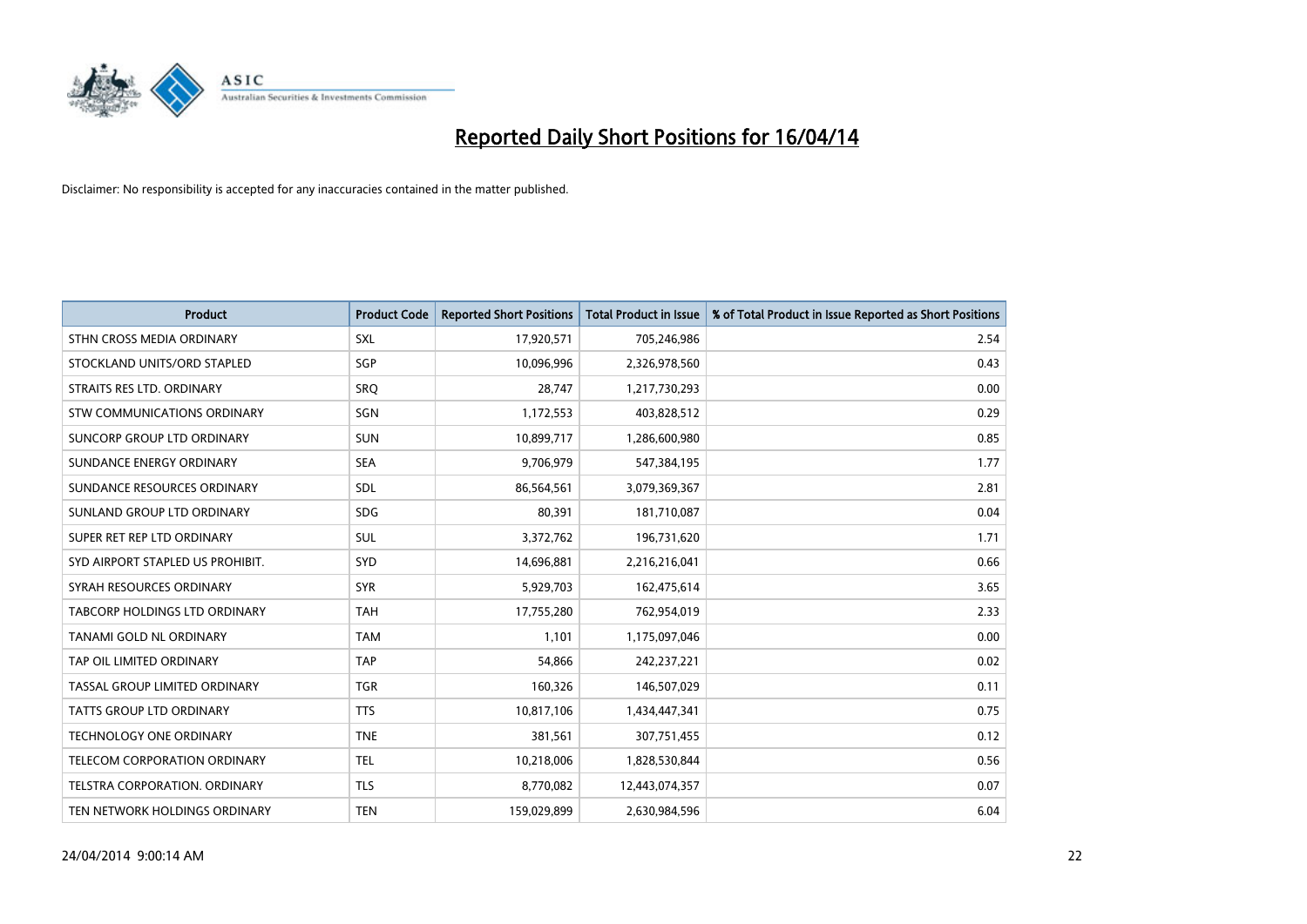

| <b>Product</b>                        | <b>Product Code</b> | <b>Reported Short Positions</b> | <b>Total Product in Issue</b> | % of Total Product in Issue Reported as Short Positions |
|---------------------------------------|---------------------|---------------------------------|-------------------------------|---------------------------------------------------------|
| TERANGA GOLD CORP CDI 1:1             | <b>TGZ</b>          | 335,146                         | 102,477,388                   | 0.33                                                    |
| TFS CORPORATION LTD ORDINARY          | <b>TFC</b>          | 532,005                         | 282,157,408                   | 0.19                                                    |
| THE REJECT SHOP ORDINARY              | <b>TRS</b>          | 2,529,887                       | 28,826,248                    | 8.78                                                    |
| TIGER RESOURCES ORDINARY              | <b>TGS</b>          | 514,204                         | 838,897,617                   | 0.06                                                    |
| TITAN ENERGY SERVICE ORDINARY         | <b>TTN</b>          | 5,267                           | 49,021,963                    | 0.01                                                    |
| TOLL HOLDINGS LTD ORDINARY            | <b>TOL</b>          | 33,496,602                      | 717,133,875                   | 4.67                                                    |
| TOX FREE SOLUTIONS ORDINARY           | <b>TOX</b>          | 2,679,885                       | 133,252,359                   | 2.01                                                    |
| TPG TELECOM LIMITED ORDINARY          | <b>TPM</b>          | 7,167,700                       | 793,808,141                   | 0.90                                                    |
| <b>TRADE ME GROUP ORDINARY</b>        | <b>TME</b>          | 1,441,205                       | 396,548,005                   | 0.36                                                    |
| <b>TRANSFIELD SERVICES ORDINARY</b>   | <b>TSE</b>          | 37,885,500                      | 512,457,716                   | 7.39                                                    |
| TRANSPACIFIC INDUST. ORDINARY         | <b>TPI</b>          | 14,503,712                      | 1,578,786,704                 | 0.92                                                    |
| TRANSURBAN GROUP TRIPLE STAPLED SEC.  | <b>TCL</b>          | 8,337,357                       | 1,491,855,200                 | 0.56                                                    |
| TREASURY GROUP ORDINARY               | <b>TRG</b>          | 14,040                          | 23,070,755                    | 0.06                                                    |
| TREASURY WINE ESTATE ORDINARY         | <b>TWE</b>          | 52,862,086                      | 648,937,948                   | 8.15                                                    |
| TRIBUNE RES LTD ORDINARY              | <b>TBR</b>          | 792                             | 50,209,226                    | 0.00                                                    |
| TROY RESOURCES LTD ORDINARY           | <b>TRY</b>          | 3,607,911                       | 195,034,997                   | 1.85                                                    |
| TWENTY-FIRST FOX INC A NON-VOTING CDI | <b>FOXLV</b>        | 835,684                         | 10,408,309                    | 8.03                                                    |
| TWENTY-FIRST FOX INC B VOTING CDI     | <b>FOX</b>          | 887,708                         | 152,398,484                   | 0.58                                                    |
| UGL LIMITED ORDINARY                  | UGL                 | 21,038,897                      | 166,511,240                   | 12.64                                                   |
| UNILIFE CORPORATION CDI 6:1           | <b>UNS</b>          | 156,155                         | 259,710,264                   | 0.06                                                    |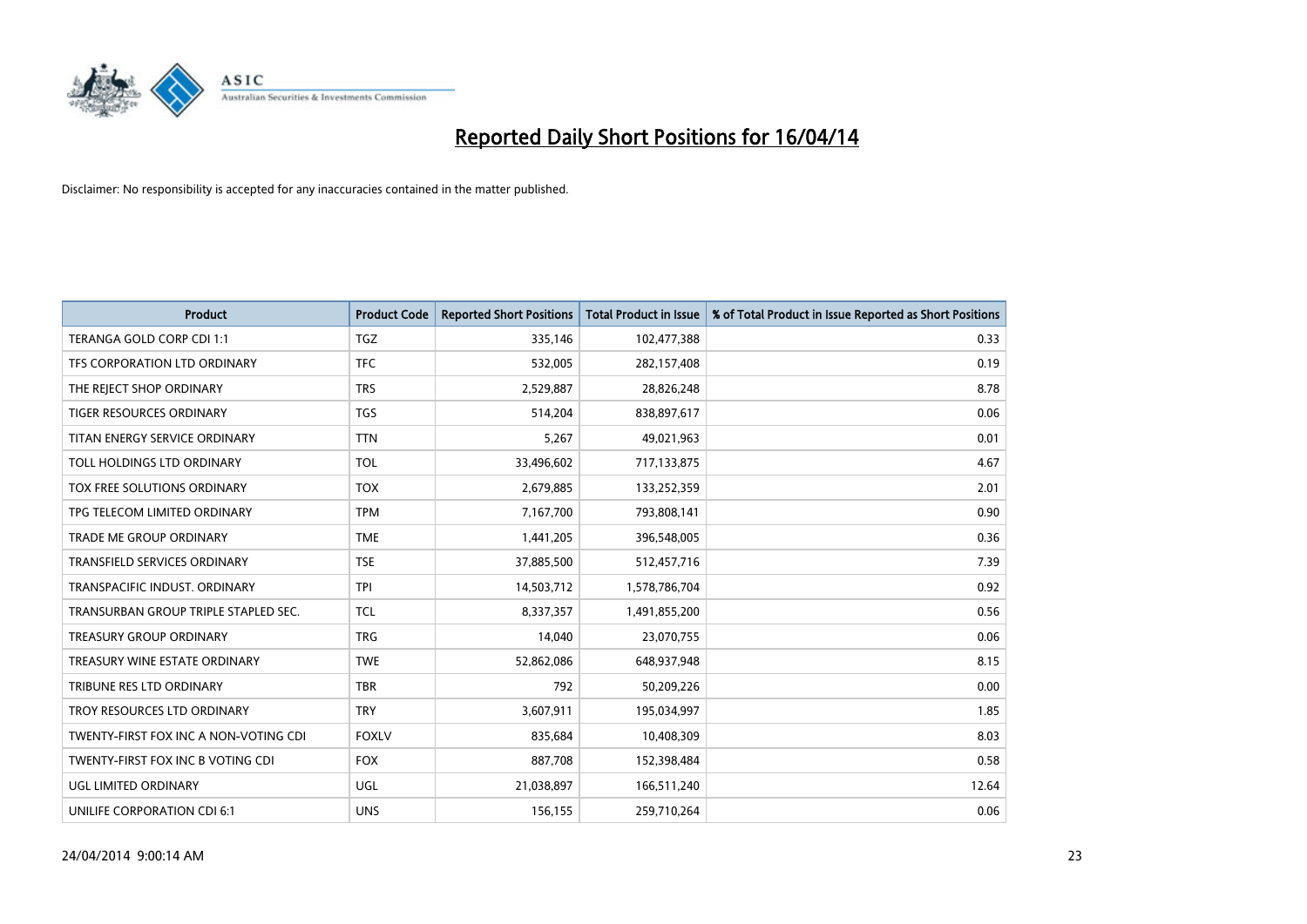

| <b>Product</b>                       | <b>Product Code</b> | <b>Reported Short Positions</b> | <b>Total Product in Issue</b> | % of Total Product in Issue Reported as Short Positions |
|--------------------------------------|---------------------|---------------------------------|-------------------------------|---------------------------------------------------------|
| <b>UXC LIMITED ORDINARY</b>          | <b>UXC</b>          | 3,254,944                       | 321,271,353                   | 1.01                                                    |
| <b>VEDA GROUP LTD ORDINARY</b>       | <b>VED</b>          | 6,788,640                       | 842,055,406                   | 0.81                                                    |
| <b>VILLAGE ROADSHOW LTD ORDINARY</b> | <b>VRL</b>          | 1,665,682                       | 159,498,988                   | 1.04                                                    |
| <b>VIRGIN AUS HLDG LTD ORDINARY</b>  | <b>VAH</b>          | 54,265,114                      | 3,514,825,734                 | 1.54                                                    |
| <b>VIRTUS HEALTH LTD ORDINARY</b>    | <b>VRT</b>          | 3,292,551                       | 79,722,678                    | 4.13                                                    |
| VISION EYE INSTITUTE ORDINARY        | <b>VEI</b>          | 212,415                         | 160,759,740                   | 0.13                                                    |
| <b>VOCATION LTD ORDINARY</b>         | <b>VET</b>          | 11,947,349                      | 200,000,000                   | 5.97                                                    |
| <b>VOCUS COMMS LTD ORDINARY</b>      | <b>VOC</b>          | 512,179                         | 92,804,500                    | 0.55                                                    |
| <b>WATPAC LIMITED ORDINARY</b>       | <b>WTP</b>          | 4,421                           | 186,489,922                   | 0.00                                                    |
| WEBJET LIMITED ORDINARY              | <b>WEB</b>          | 2,092,406                       | 79,397,959                    | 2.64                                                    |
| WESFARMERS LIMITED ORDINARY          | <b>WES</b>          | 7,067,213                       | 1,143,274,951                 | 0.62                                                    |
| WESTERN AREAS LTD ORDINARY           | <b>WSA</b>          | 20,013,136                      | 232,310,014                   | 8.61                                                    |
| WESTERN DESERT RES. ORDINARY         | <b>WDR</b>          | 5,213,038                       | 620,049,919                   | 0.84                                                    |
| WESTFIELD GROUP ORD/UNIT STAPLED SEC | <b>WDC</b>          | 3,814,739                       | 2,113,501,814                 | 0.18                                                    |
| WESTFIELD RETAIL TST UNIT STAPLED    | <b>WRT</b>          | 14,205,341                      | 2,979,214,029                 | 0.48                                                    |
| WESTPAC BANKING CORP CONV PREF SHS   | <b>WBCPC</b>        | 2,884                           | 11,893,605                    | 0.02                                                    |
| WESTPAC BANKING CORP ORDINARY        | <b>WBC</b>          | 22,385,718                      | 3,109,048,309                 | 0.72                                                    |
| WHITE ENERGY COMPANY ORDINARY        | <b>WEC</b>          | 1,649,423                       | 322,974,494                   | 0.51                                                    |
| WHITEHAVEN COAL ORDINARY             | <b>WHC</b>          | 66,678,296                      | 1,025,692,710                 | 6.50                                                    |
| WIDE BAY AUST LTD ORDINARY           | <b>WBB</b>          | 451                             | 36,452,951                    | 0.00                                                    |